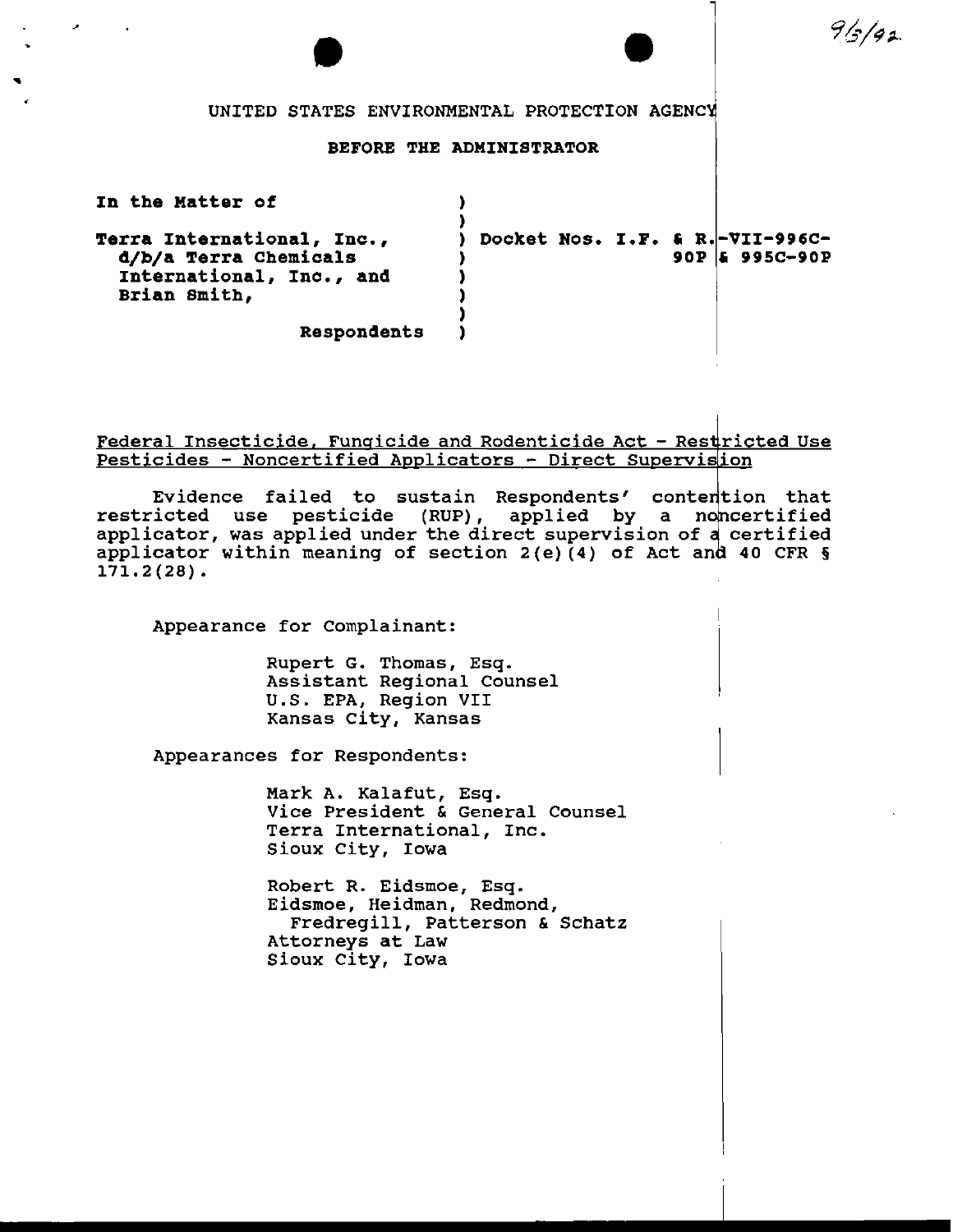## INITIAL DECISION

This is a civil penalty proceeding under section  $14(a)$  of the Federal Insecticide, Fungicide and Rodenticide Act (FIFRA), as amended (7 U.S.C. § 1361 $(a)$ ). The proceeding was commenced by two separate complaints, signed by the Director, Air and Toxics Division, U.S. EPA, Region VII, on February 23, 1990, one charging Respondent Terra International, Inc. (Terra) and the other charging Brian Smith, an employee of Terra, with violations of the Act. Specifically, it was alleged that on May 10, 1988, Brian Smith, while acting within the scope and course of his employment, applied the restricted use pesticide (RUP) Bladex 4L, EPA Registration No. 201-281, to a Loyadell Farms' corn field near Mt. Pleasant, Iowa, for the purpose of controlling grass. The complaint against Terra alleges that Mr. Smith was not a certified applicator at the time of the mentioned application, nor was he acting under the supervision of a certified applicator. Thus, it was alleged that Terra acted in violation of section  $12(a)(2)(F)$  (7 U.S.C. § 136j(a)(2)(F)), which makes it unlawful for any person to, inter alia, "make available for use, or to use, any registered pesticide classified for restricted use  $\ldots$  other than in accordance with section 136a(d) of this title and any regulations the reunder.  $n_1/\sqrt{2}$ 

 $11$  Section 12(a) (2) of the Act provides that

(2) It shall be unlawful for any person--

\* \* \*

 $(continued... )$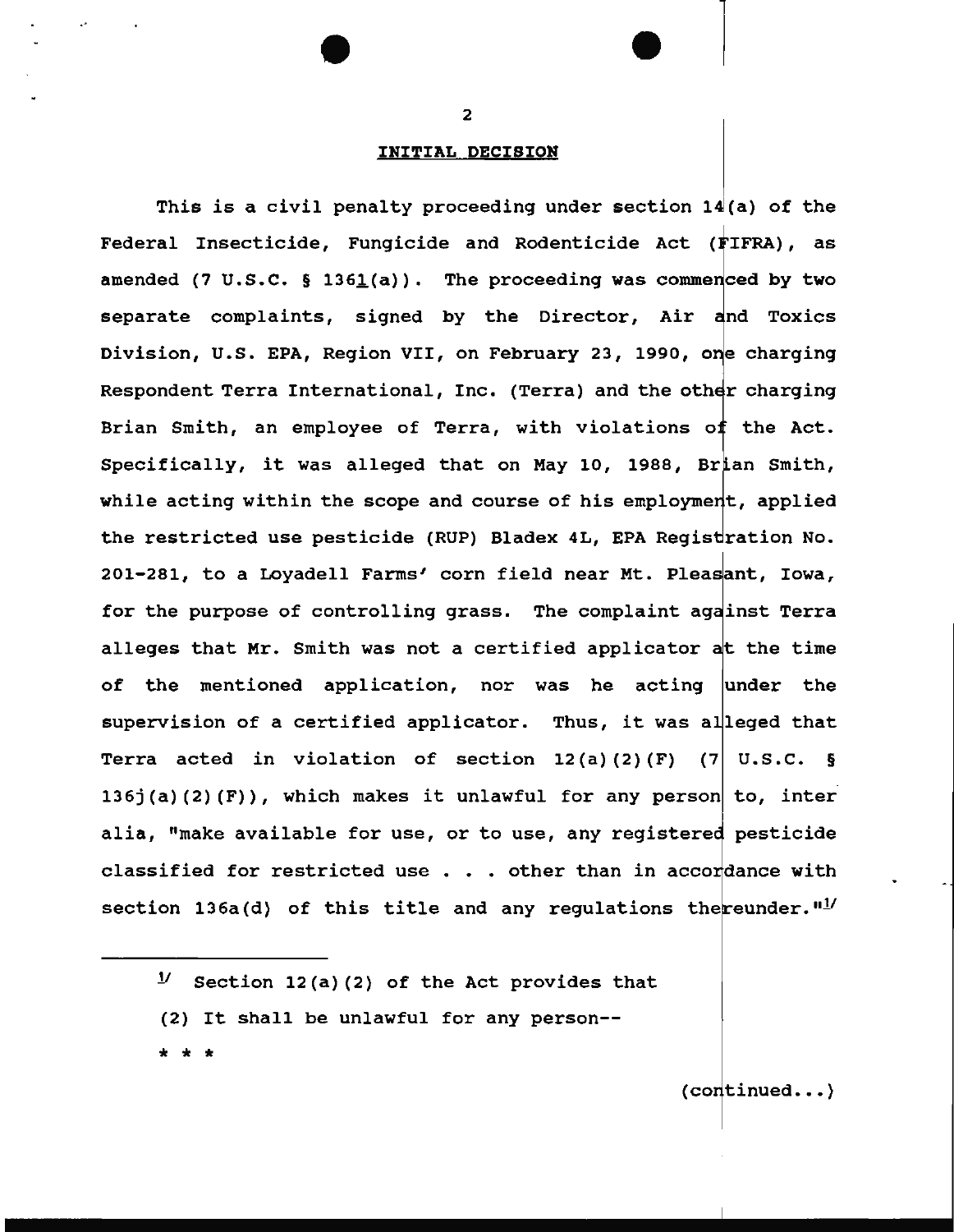Section  $3(d) (1) (C)$  (7 U.S.C. § 136a(d)(1)(C)), requires that any pesticide which is classified for restricted use shall be applied only by or under the direct supervision of a certified applicator. $\mathcal{U}$  For this alleged violation, it was proposed to assess Terra a penalty of \$5,000. The complaint against Brian Smith alleged essentially the same facts, except it averred that he

(F) to distribute or sell, or to make available for use, or to use, any registered pesticide classified for restricted use for some or all purposes other than in accordance with section 136a(d) of this title and any regulations thereunder, except that it shall not be unlawful to sell, under regulations issued by the Administrator, a restricted use pesticide to a person who is not a certified applicator for application  $|$  by a certified applicator;

\* \* \* \*·

 $\mathcal{U}$  Section 3(d)(1)(C) of the Act provides in pertinent part:

(C) If the Administrator determines that the pesticide, when applied in accordance with its directions for use, warnings and cautions and for the uses for which it is registered, or for one or more of such uses, or in accordance with a widespread and commonly recognized practice, may generally cause, without additional regulatory restrictions, unreasonable adverse effects on the environment, including injury to the applicator, the Administrator shall classify the pesticide, or the particular use or uses to which the determination applies, for restricted use:

 $(i)$  If the Administrator classifies a pesticide, or one or more uses of such pesticide, for restricted use because of a determination that the acute dermal or inhalation toxicity of the pesticide presents a hazard to the applicator or other persons, the pesticide shall be applied for any use to which the restricted applied for any use to which the restricted<br>classification applies only by or under the direct supervision of a certified applicator.

\* \* \* \*·

 $\nu$ (...continued)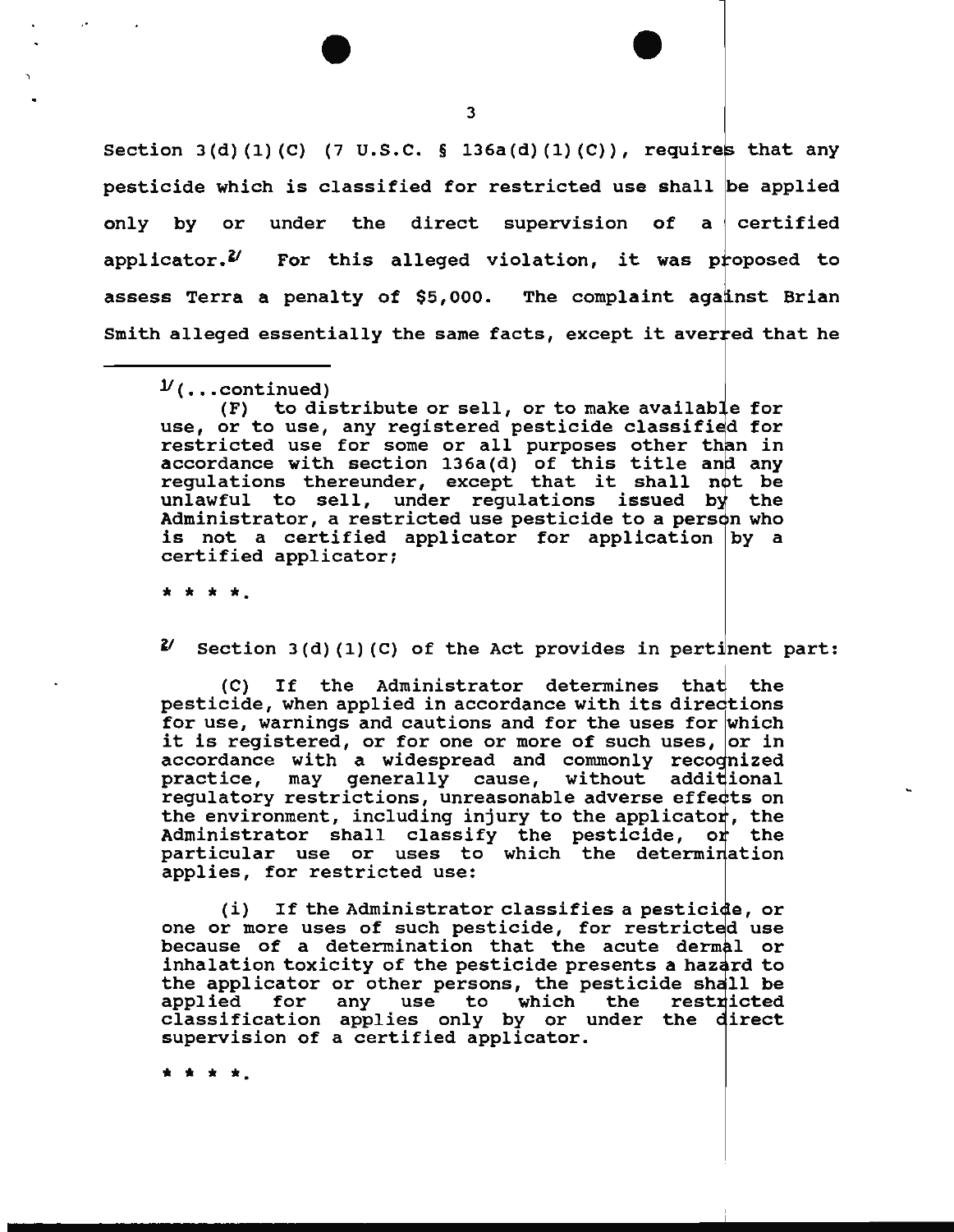"used the RUP" Bladex 4L other than in accordance with section  $3(d)$ . For this alleged violation, it was proposed to assess him a penalty of \$500.

By letter, dated March 16, 1990, Respondents admitting application of the RUP alleged in the complaint, answered, asserting that Mr. Smith had passed the certified applicator's exam in January of 1988 and that it was only through a mistake by Terra's office in Winfield, Iowa in failing to pay the license fee that a license to Mr. Smith was not actually issued. The fee was allegedly paid in July of 1988, at which time a license was issued to Mr. Smith. The answer further alleged that Mr. Smith was acting under the supervision of Mr. Jerry Morris, a certified applicator and manager of Terra's office in Muscatine, Iowa. Respondents requested a hearing. By an order, dated May 11, these proceedings were consolidated.

A hearing on this matter was held in the U.S. Courthouse in Sioux City, Iowa on June 11, 1991.

Based on the entire record, including the briefs and proposed findings of the parties, I make the following:

4

 $\vert$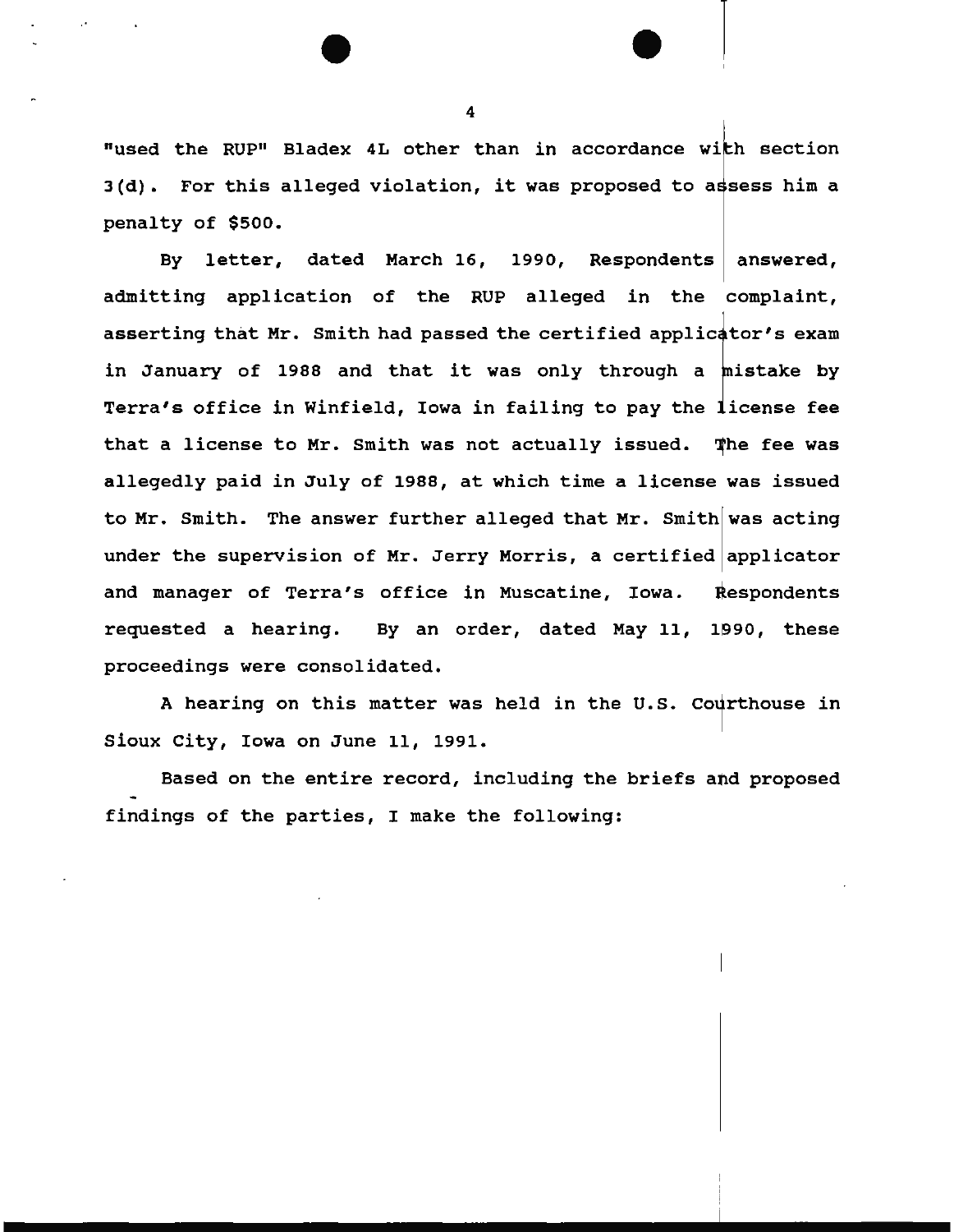#### FINDINGS OF FACT

- 1. Terra International, Inc. (Terra) was at all times pertinent hereto a corporation authorized to and doing business in the State of Iowa. Terra is an agri-business company which provides fertilizers, chemicals, seed and product services to farmers, dealers, and distributors.
- 2. Brian Smith, at all times pertinent hereto, was an employee of Terra at Terra's Winfield, Iowa, office. He began his employment with Terra in January 1988 (Tr. 52). On May 10, 1988, while acting in the scope and course of his employment, Mr. Smith applied Bladex 4L, a RUP, to 90 acres of corn ground farmed by Lovadell Farms near Mt. Pleasant, Iowa. $^{\mathcal{Y}}$  The application was made with a machine he described as a "threewheel floater" (Tr. 55).
- 3. On May 26, 1988, Brian Smith applied a "rescue treatment" of Tandem (EPA Reg. No. 464-615) and Terra Atrazine 90 DF (EPA Reg. No. 9779-253-14774) to the Loyadell Farms' corn field identified in finding 2).<sup> $\frac{4}{1}$ </sup> This application was made with a "pickup rig."

 $3'$  Smith, Tr. 53; Use/Misuse Investigation Report, dated June 3, 1988, C's Exh 5; Custom Application Record, Rs' Exh F.

<sup>&</sup>lt;sup>4</sup>/ Smith, Tr. 58; C's Exh 5; Custom Application Record, Rs' Exh G. A "rescue treatment" is so-called, because the initial application failed in whole or in part to accomplish its intended purpose. Although the Use/Misuse Investigation Report states that the "rescue treatment" was made on May 26, 1988, testimony at the hearing was to the effect the second application was made on May 28, 1988.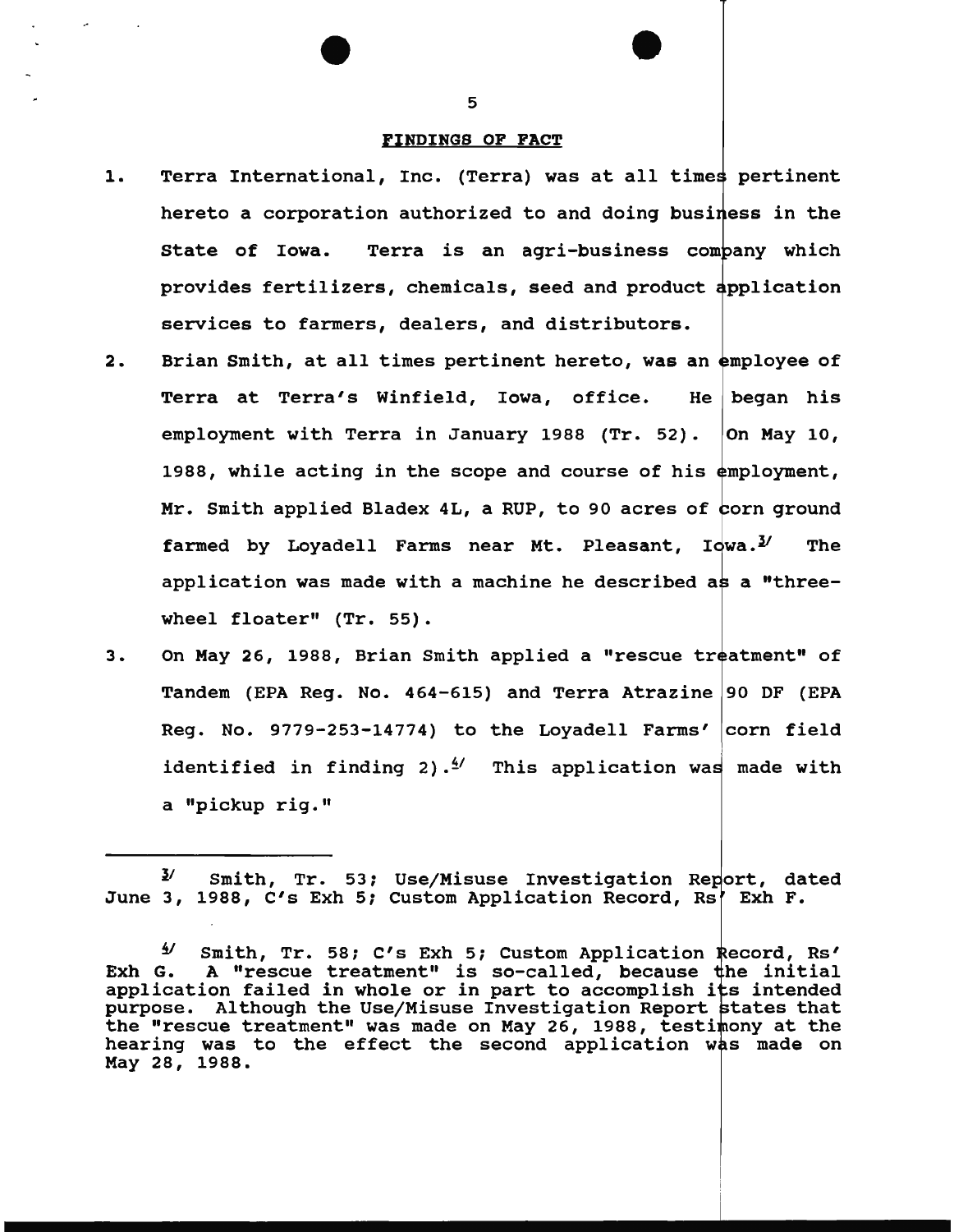- 4. On June 3, 1988, Mr. Richard Colwell, a pesticide investigator for the Iowa Department of Agriculture conducted a use/misuse investigation in response to a complaint by a Mr. Dan Peterson  $(Tr. 8; C's Exh 5)$ . Mr. Peterson owns property to the west and north of the Loyadell Farms' corn field upon which Brian Smith had made the pesticide applications referred to in findings 2 and  $3.5$ <sup>1</sup> He (Peterson) believed that there may have been drift onto his property from the second pesticide application. The only damage he specifically described was to a privet hedge which runs along the eastern and southern borders of his property. Mr. Colwell concluded that damage to the hedge was very slight (Tr. 21; C's Exh 5).
- 5. Observing the corn field upon which the pesticide a referred to previously had been made, Mr. Colwell reported that wheel or tire tracks from the two applications were still evident (C's Exh 5). He concluded that the "floate $r$ ," used in the earlier "Bladex" application, had traveled within 31 feet and the "pickup rig" within 20 feet of Peterson's property line (Tr. 20, 21). Judging from vegetation he saw in the corn field, Mr. Colwell reported that the field had apparently been sprayed to within 10 or 12 feet (three or four rows) from the property line.

<sup>&</sup>lt;sup>2</sup>/ There is evidence that Loyadell Farms rented the corn field from the Peterson family. Indeed, Terra's answer erroneously that the Bladex application was made on behalf of Mr. Peterson. indicates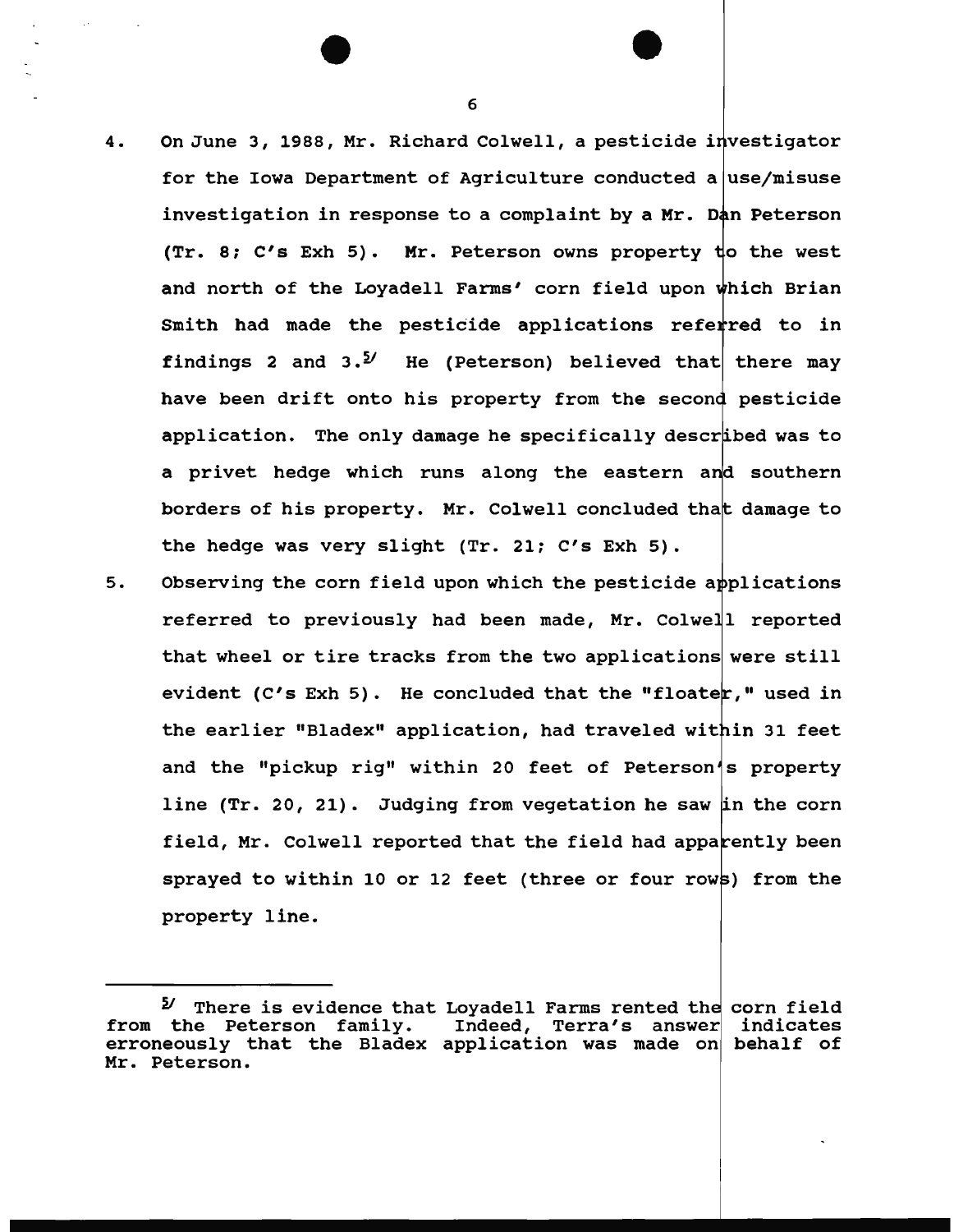- 6. In the course of his investigation, Mr. Colwell collected a soil sample from a point near the eastern hedge on Mr. Peterson's property and a composite vegetative ample from the hedge  $(Tr. 21, 22)$ . The soil sample showed a Bladex concentration of 1.6 ppm and a Tandem concentration of .016 ppm. Atrazine was not detected in this sample. The vegetative sample from the hedge tested .54 ppm At $\tt{t}$ azine, 1.7 ppm Bladex and .030 ppm Tandem.
- 7. After completing his interview of Mr. Peterson, Mr. Colwell visited Terra's offices in Winfield, Iowa (Tr. 10;  $C'$ s Exh 5). Mr. Michael Reschly was the acting manager. Mr. Reschly confirmed that Brian Smith was responsible for the pesticide applications referred to herein and provided Colwell copies of Terra's spray records for the applications. These records (Rs' Exhs F and G) are not dated. Mr. Colwell determined that none of the applicators at Terra's Winfield office were currently certified and that the office or plant did not have a commercial applicator's license (Tr. 14,  $15, 17$ . Mr. Reschly reportedly was of the belief that Terra's head (Sioux City) office had taken care of licensing and certification requirements for the Winfield operations. $\mathfrak{g}$

 $4'$  Mr. Reschly is no longer employed by Terra and did not appear as a witness at the hearing. Although Complainant and<br>Respondents proferred statements or affidavits signed by Respondents proferred statements or affidavits Mr. Reschly, counsel for the parties refused to waive crossexamination and Mr. Reschly was not shown to be unavailable within the meaning of Rule  $22.22(d)$ . The statements were not admitted into evidence.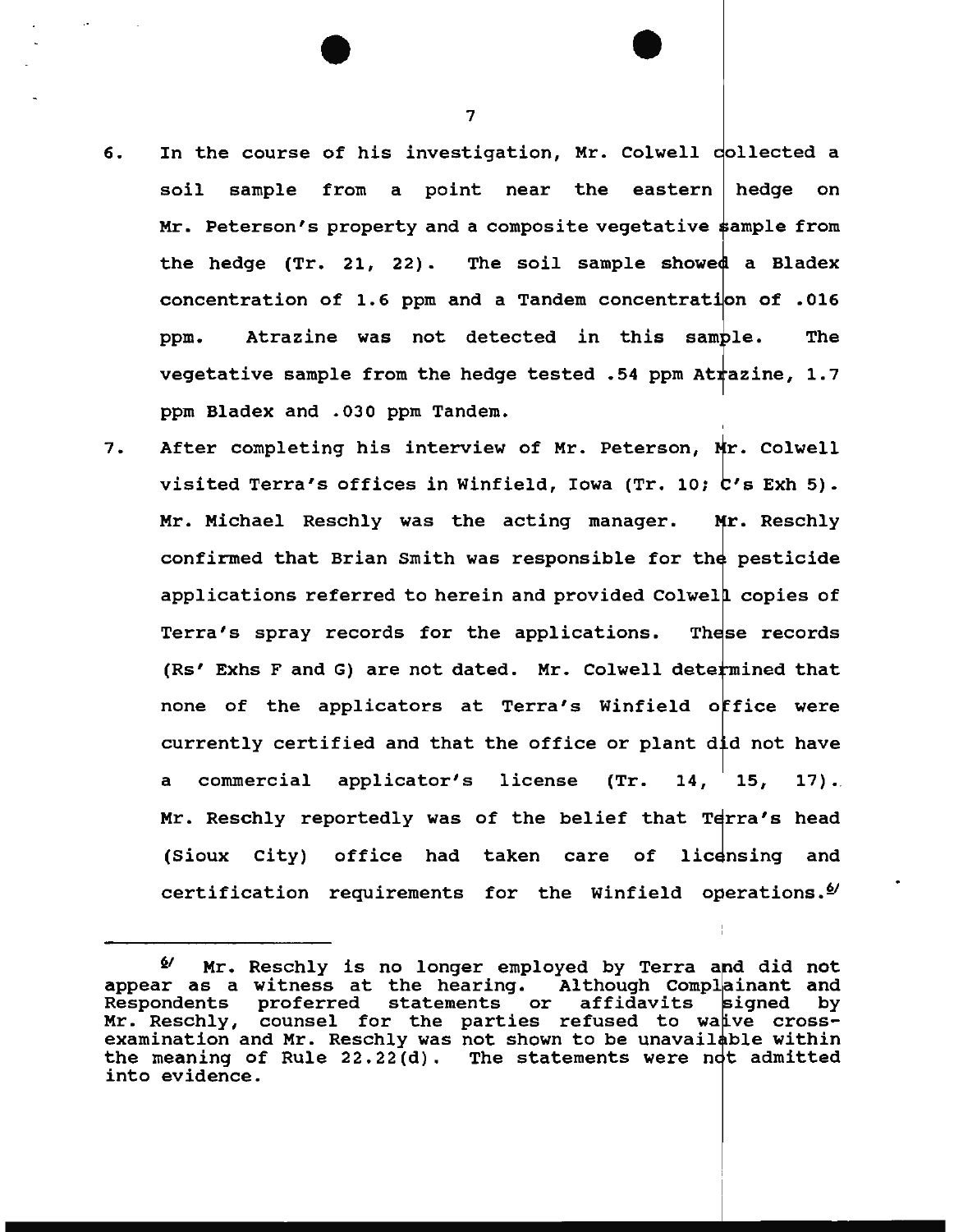According to Reschly, the failure of anyone in the Winfield office to be certified was a mistake by the Sioux City office. 8. Mr. Jerry Morris is a region manager for Terra located in Muscatine, Iowa  $(Tr. 31-33)$ . He was location manager for Terra at Muscatine and a certified applicator in 1988 at the time of the pesticide applications in question here. He testified that Harold "Charlie" Todd, the Terra location manager at Winfield, had suffered an incapacitating injury in April of 1988 and that his temporary replacement was Mr. Mike  $Reschly$  (Tr. 35). Morris estimated that Winfield was approximately 45 miles from Muscatine.

9. Mr. Morris confirmed that Terra's Winfield facility caused an application of Bladex 4L to be made on a Loyadell Farms' field near Mt. Pleasant, Iowa on May 10, 1988  $(Tr. 36, 37)$ . He also confirmed that the application was made by Brian Smith upon the instructions of Mike Reschly. Mr. Morris did not know the time the application was made, but thought it was in the morning (Tr. 49). He testified that both Mr. Reschly and the Loyadell Farms' manager, a man named Fisher, instructed Brian to stay away from buildings so as not to cause any problems to vegetation growing in those particular areas. The Terra Custom Application Record for the second application states after Special Instructions "Stay A Few Rows Away From House" (Rs' Exh G). Mr. Morris testified that the  $[Da n]$  Peterson farm was to the northwest of the field sprayed by Terra for Loyadell Farms  $(Tr. 37)$ . He (Morris) was under the impression

8

1<br>1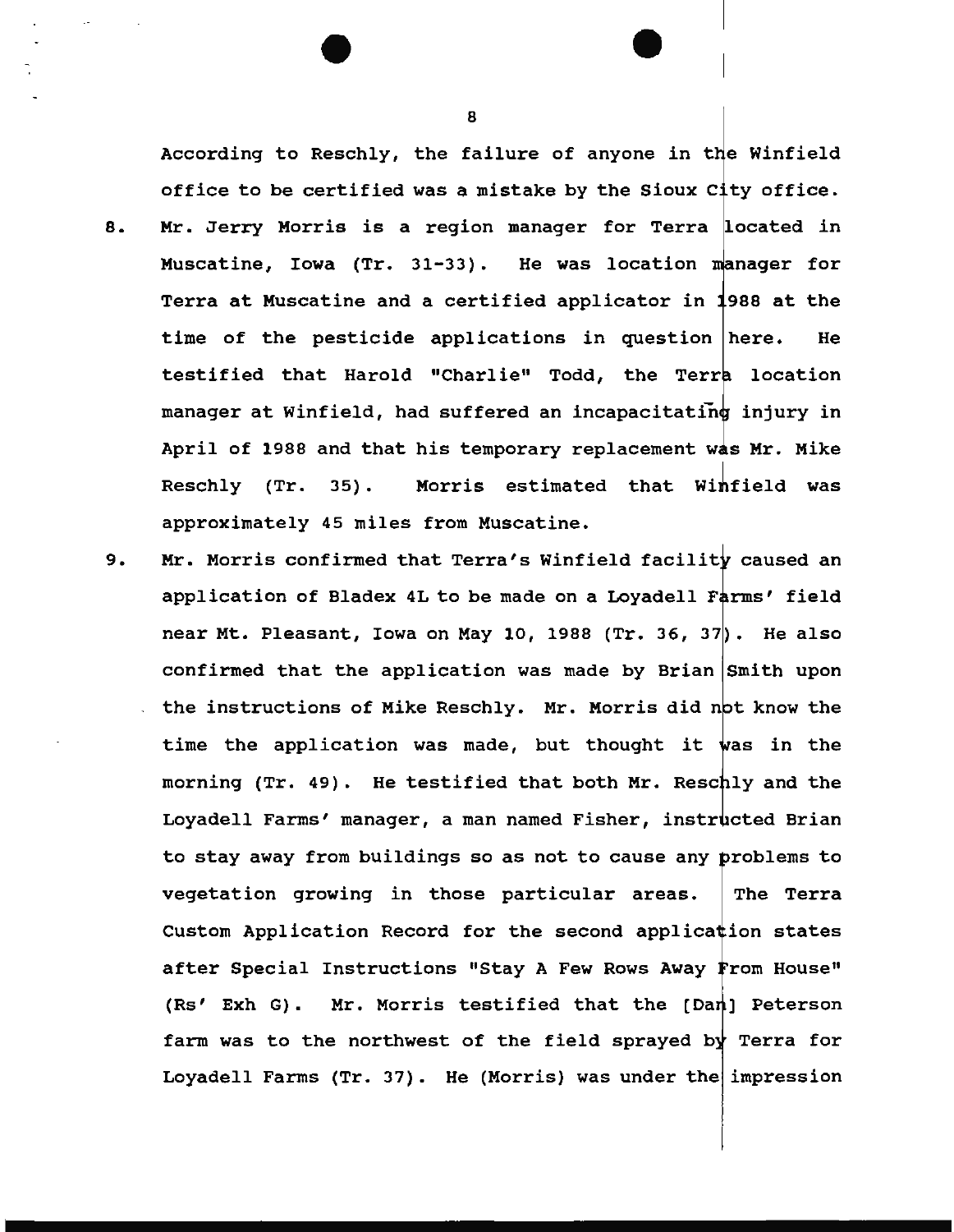that Mr. Peterson's complaint (finding 4) concerned the application of May 10, 1988. $U$ 

- 10. Mr. Morris testified that at the time of application at issue here, Brian Smith had completed a course **Bladex** of instruction concerning the application of RUPs and had passed the test to become a certified applicator  $(Tr. 43)$ . A Commercial Applicator Certification Form signed by Brian Smith and a representative of the Cooperative Extension Service, Iowa State University indicates that Mr. Smith was present on February 19, 1988, and did participate in a training program for certification to purchase and apply RUPs (Rs' Ekh C). The form reflects that the training was in agricultural weed control and that the fee for a commercial applicator's license is \$25 for one year or \$75 for three years. Adcording to Mr. Morris, a similar applicator's certification form was prepared and submitted [to whom not stated] for  $Mr$ . Reschly. A Commercial Pesticide Applicator's license was issued to Brian Smith on July 16, 1988 (Rs' Exh D).
- 11. Although Brian Smith had been hired by Harold Todd, Mr. Morris had discussed Brian's employment with Todd and was generally familiar with Brian's experience and qualifications (Tr. 45). Because Brian had applied Bladex before and there was nothing unusual about the application at Loyadell, Mr. Morris stated

 $U$  Tr. 39, 40. Although not admitted into evidence, a statement and sketch purportedly by Mike Reschly, (Rs' proposed Exh E), appears to confirm that a complaint was received concerning a pesticide application on May 10, 1988, by Brian Smith.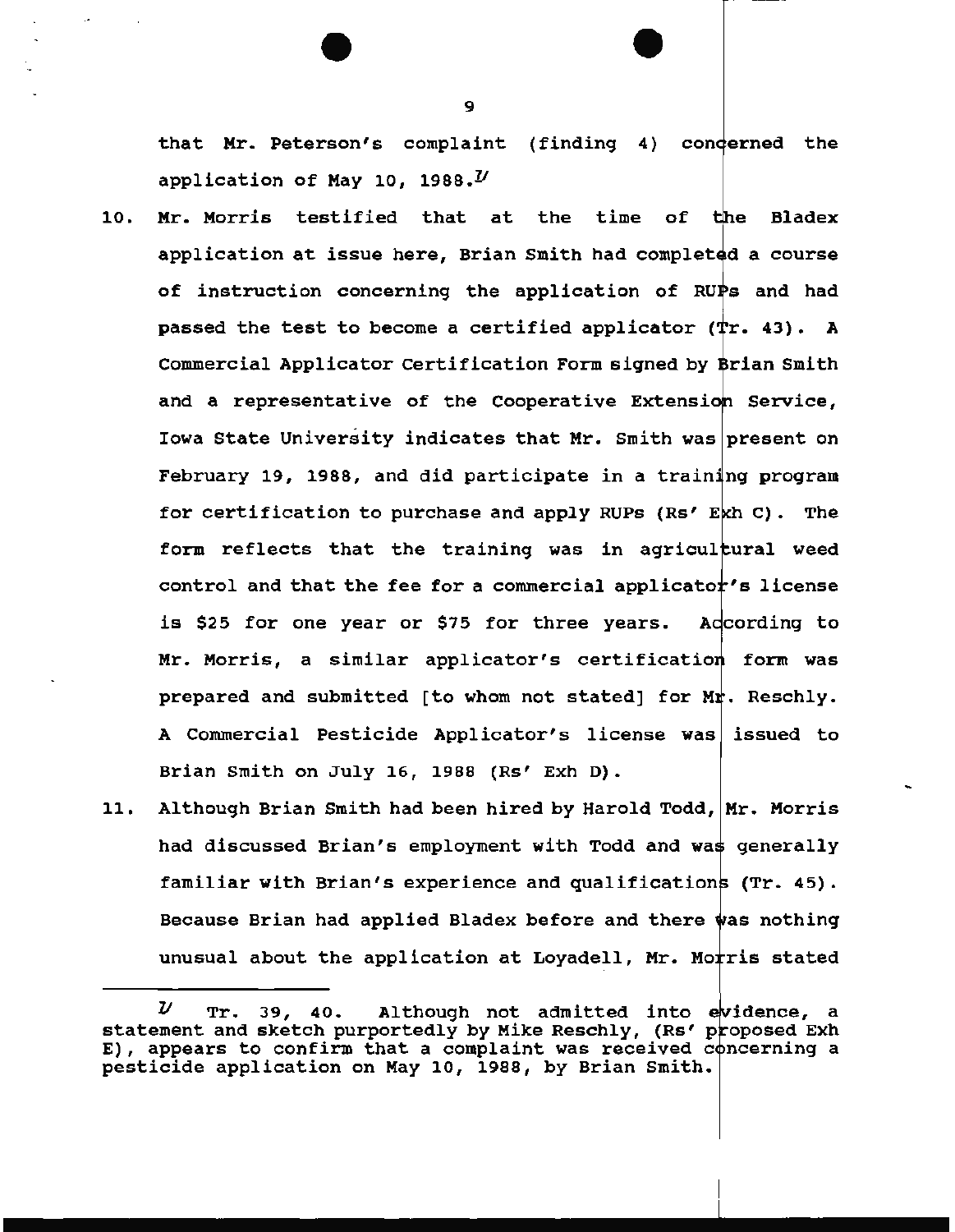that Brian was not given any special instructions as to this application other than to stay away from buildings  $(Tr. 46)$ . Mr. Morris testified that after Harold Todd had his accident, he (Morris) explained to Mike Reschly and Brian Smith that, if they needed any advice or had any problems to call  $\ln m$  and he would be available  $(Tr. 47)$ . Asked why he would give such instructions, if he thought Brian Smith was a certified applicator, Morris replied that whether Brian was certified or not, he (Morris) was available in any situation. that he was physically accessible to Brian Smith at all times He stated during the May 10 pesticide application, because Brian had a two-way radio in his sprayer by which he could contact Mike Reschly in Winfield, who in turn could call him Morris) in Muscatine (Tr. 47, 48). He testified that Muscatine was  $45$ to-50 miles from the application site and that there in approximately 45 minutes, depending upon traffic.

12. Mr. Brian Smith testified that he was employed by Terra in January of 1988 (Tr. 51, 52). Prior to that he was employed by a firm known as Twin State Engineering which was in the liquid fertilizer and chemical business. He stated that, while empoyed by Twin State, he had accompanied  $d$  certified applicator in the application of Bladex to a field. Since his employment by Terra, Mr. Smith had studied what he referred to as the "core manual" [concerning the handling, use and application of pesticides] and attended training sessions put on by various chemical companies. He opined that he had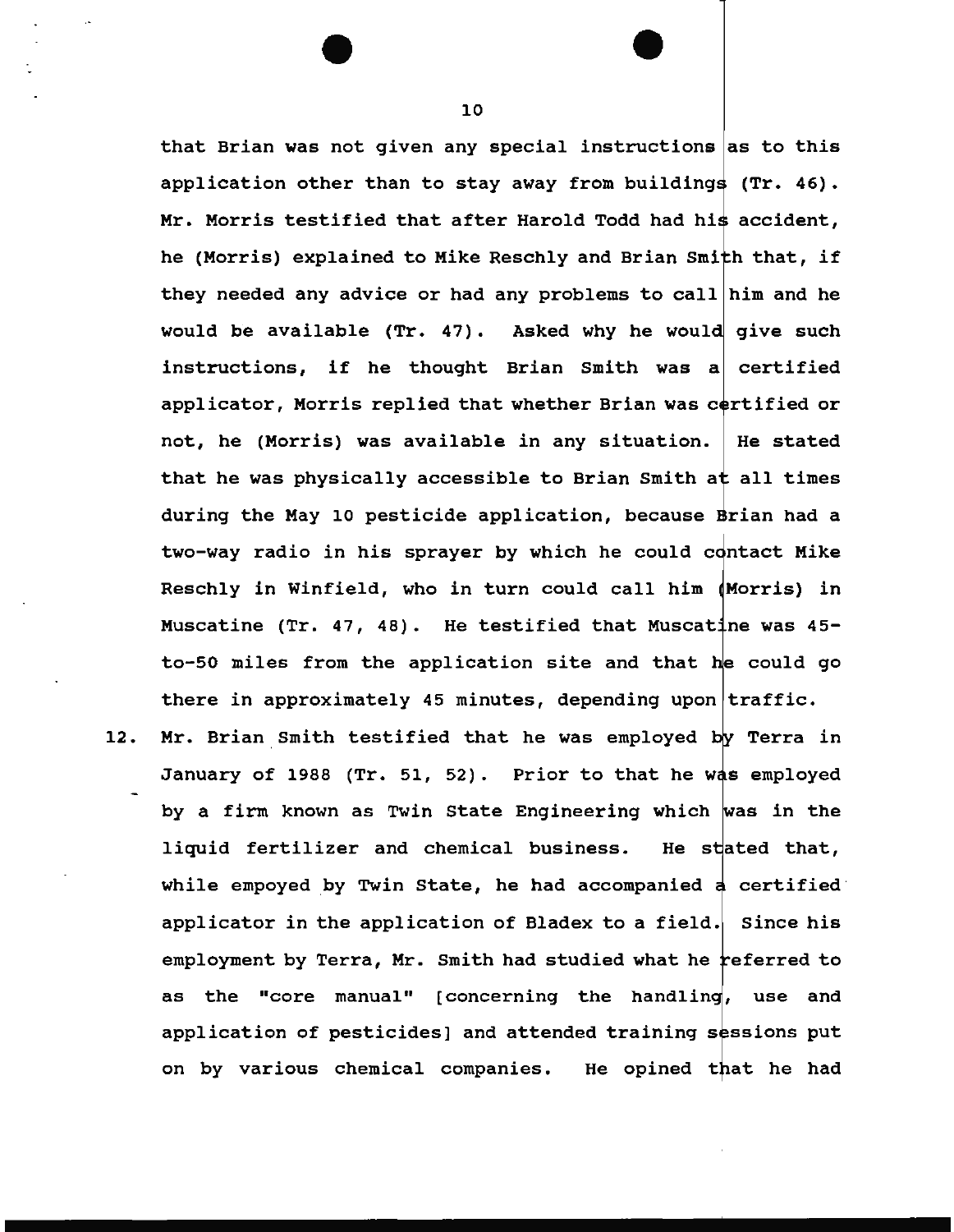completed all of those [courses]. He identified the Commercial Applicator Certification Form (Rs' Exh  $C$ ) as proof that he had passed "the core test" and the "category test" (Tr. 53).  $\,$  Mr. Smith learned that he was not certi $\dot {\bf f}$ ied at the time of the Bladex application for Loyadell Farms, when the State made its investigation (Tr. 60). He attributed the failure to receive his license as a "mix up" between the Winfield office and the Sioux City office as to which office was to send in the license fee.

13. Mr. Smith was familiar with the label on Bladex and knew that it was a restricted use pesticide (Tr. 52, 53). The label for Bladex 4L states in part: "Restricted Use Pesticide." "For retail sale and use only by Certified Applicators or persons under their direct supervision. . . . "<sup>9</sup> Smith testified that he was of the belief that he was a certified applicator on May 10, 1988. Additionally, he testified that a certified applicator was accessible to him on that date. He explained that after Charlie Todd was hurt, Mike Reschly was appointed temporary manager [at Winfield] and that he was told by both Reschly and Jerry Morris that, if he had any problems and Mike

•

 $\frac{3}{2}$  C's Exh 4. Although the copy of the label in the record is difficult to read, Precautionary Statements indicate that the is difficult to read, Precautionary Statements indicate that the<br>product may be toxic if swallowed, that it is harmful if inhaled or product may be toxic if swallowed, that it is harmful if inhaled or<br>absorbed through skin and that it causes temporary eye injury. Protective clothing is to be worn when mixing or loading and long trousers and long-sleeved shirts are to be worn when applying. Additionally, the product is not to be applied in such a manner as to expose unprotected persons and the solution and water contaminated with product may cause serious illness or death to bovines.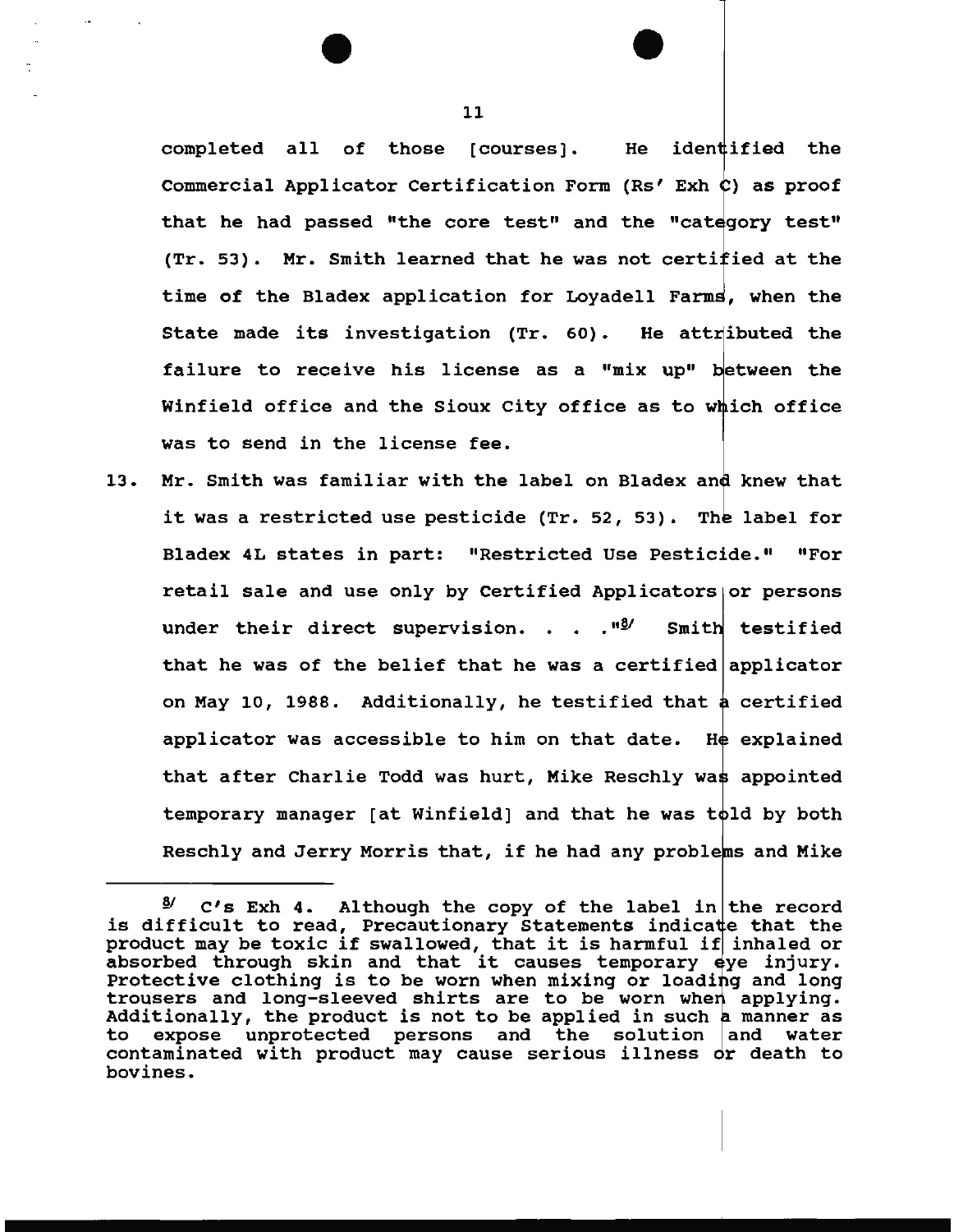couldn't answer his questions, he was to talk to Jerry Morris  $(Tr. 54, 55)$ . He (Smith) stated that he had a two-way radio in the sprayer by which he could contact Mike Reschly in Winfield, who could use the telephone to call Mr. Morris in Muscatine. He estimated that the Loyadell corn field, which he sprayed on May 10, 1988, was 40-to-45 miles from Muscatine and that Mr. Morris could drive that distance in 45 minutes or so depending on traffic.

14. Brian Smith confirmed that he had been instructed to apply Bladex to the Loyadell Farms' field identified previously by Mike Reschly (Tr. 55, 56). The only specific instructions Smith recalled receiving were to "stay away from the buildings.  $n2'$  He testified that there were no peculiar or unusual circumstances to make the Loyadell application different from any other application and that he had no problems making the application (Tr. 57, 58). In a related matter, he answered affirmatively a question as to whether himself and other personnel from the Terra Winfield plant frequently made pesticide applications in the Muscatine area  $(Tr. 61)$ . He indicated that the reverse was true as to

<sup>&</sup>lt;sup>2</sup>/ As indicated (finding 8), this instruction appears on the Terra application record for the "rescue treatment" (Rs' Exh G). No similar statement appears on the record for the May 10, 1988, Bladex application (Rs' Exh F). One would expect such an instruction to be given prior to the "rescue treatment," if Dan Peterson had in fact complained to Terra concerning the earlier Bladex application (supra note 7).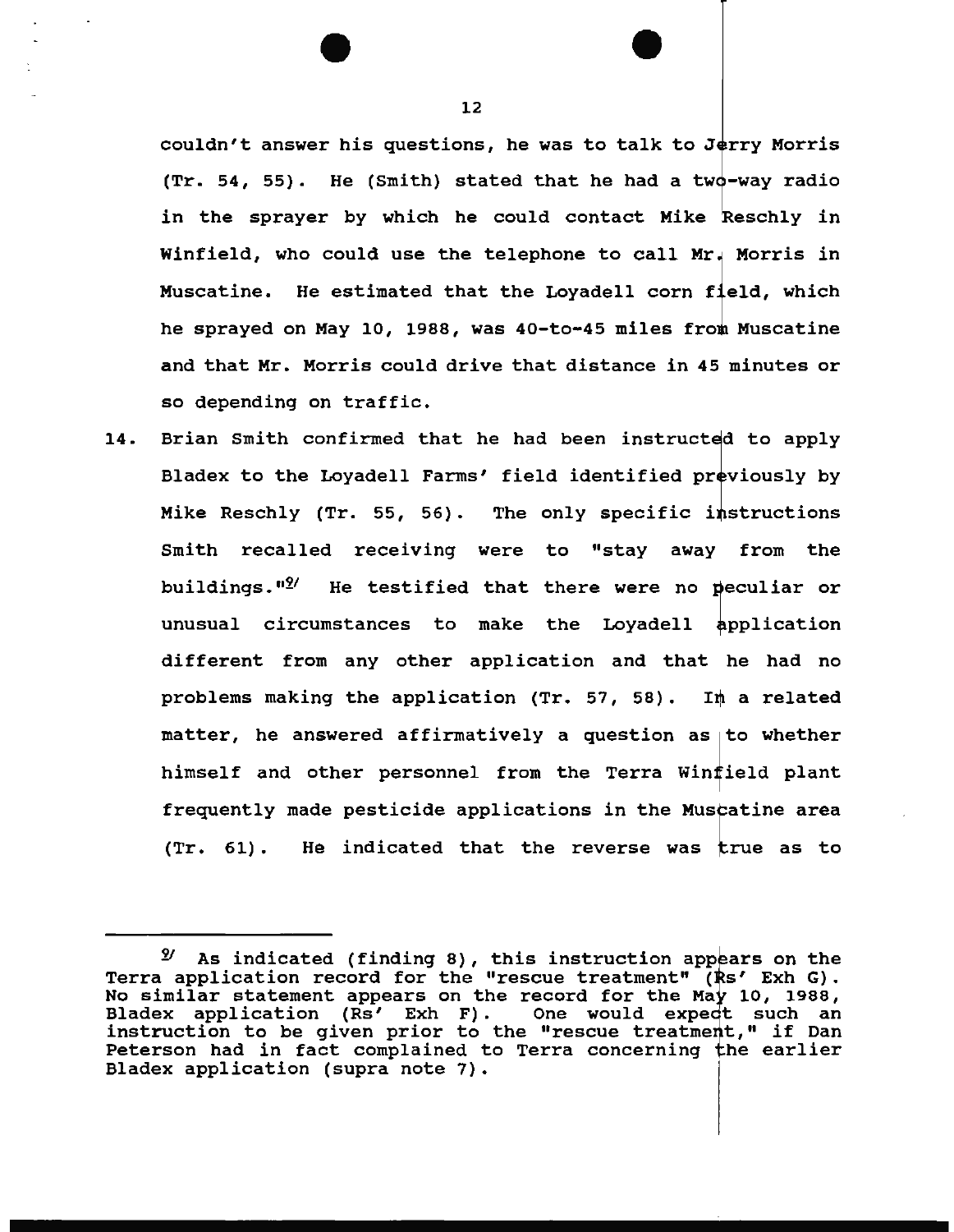Muscatine, in that personnel from that office or  $plane$  would make pesticide applications in the Winfield area.

- 15. Terra Custom Application Records (Rs' Exhs F and G) are forms carried by Smith in the "floater" and indeed, by all Terra employees applying pesticides. The forms contain a check list of questions to be answered prior to commencing the application and after the job is completed. Items to be checked prior to commencing the application include verification of the amounts of chemical for each sprayer load, that the pesticides are compatible, that the applicator has read and understands the labels of products to be applied, that the applicator has the proper labels with him, that the applicator (sprayer) has been properly calibrated nd nozzles checked, that the applicator is certain of the location of the area to be treated and that the possibility of drift has been eliminated. Questions to be answered after the job has been completed include: are total gallons applied consistent with total acres and has the application record been completely and accurately completed. The form instructs that a "no" answer means stop until the situation is corrected and that, if you cannot correct the problems, contact your manager before proceeding.
- 16. Brian Smith testified that he filled out part of the forms prior to the applications described herein and the balance of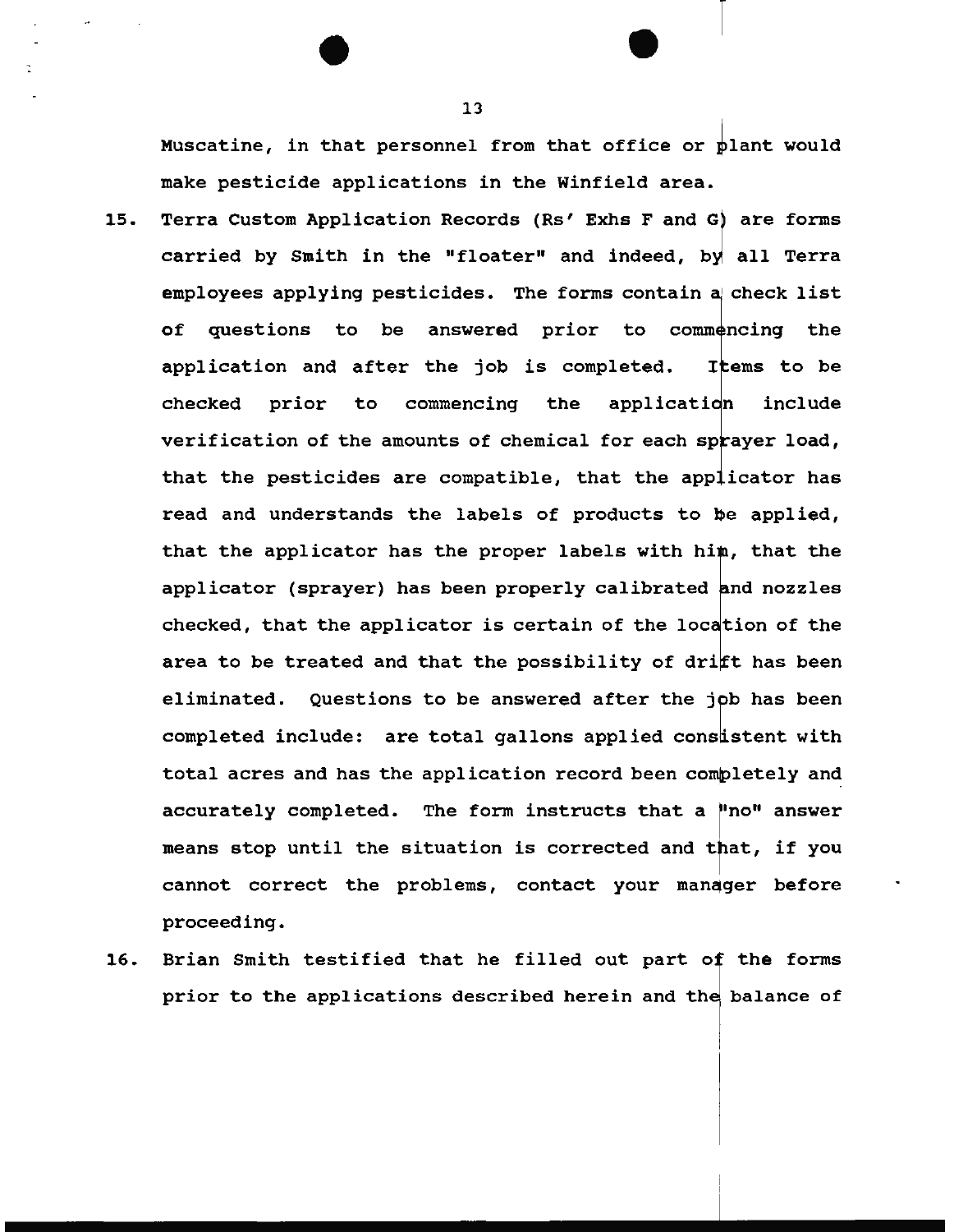the forms after the applications were completed. $^{10}$  The forms in evidence (copies) are undated and contain a space for an Applicator Certification Number which is blank, Only the record for the Bladex application (Rs' Exh F) states a wind direction, namely, "blowing SE." At the hearing, Mr. Smith confirmed that the wind was blowing from the northwest (Tr. 57). Inconsistently, with Mr. Morris (finding 9), however, he (Smith) testified that the Peterson property northeast of the Loyadell corn field.

17. Mary Jane Wingett, an Environmental Protection Specialist for EPA, testified as to the calculation of the proposed penalties  $(Tr. 27-30)$ . For this purpose, she explained that the Guidelines for the Assessment of Civil Penalties Under FIFRA, published in the Federal Register in 1974 [39 Fed. Reg. 27711, July 31, 1974] were utilized. The civil penalty computation worksheets (C's Exh 7) indicate that the violations at issue here were classified as "Use Violations," analogous to "use of a pesticide inconsistent with its labeling," Item E28 of the Guideline schedule and placed in Category A, "adverse effects highly probable." Because available information indicated Terra's gross sales exceeded one million dollars, the penalty for it was set at the maximum or \$5,000 (Tr. 29). Brian

 $10$  Tr. 58. There are grounds for questioning the care by which the forms were completed, because, even though the applications described herein were of liquid, blocks on the forms were marked indicating that spread patterns were checked. Spread patterns are only applicable to dry pesticide applications.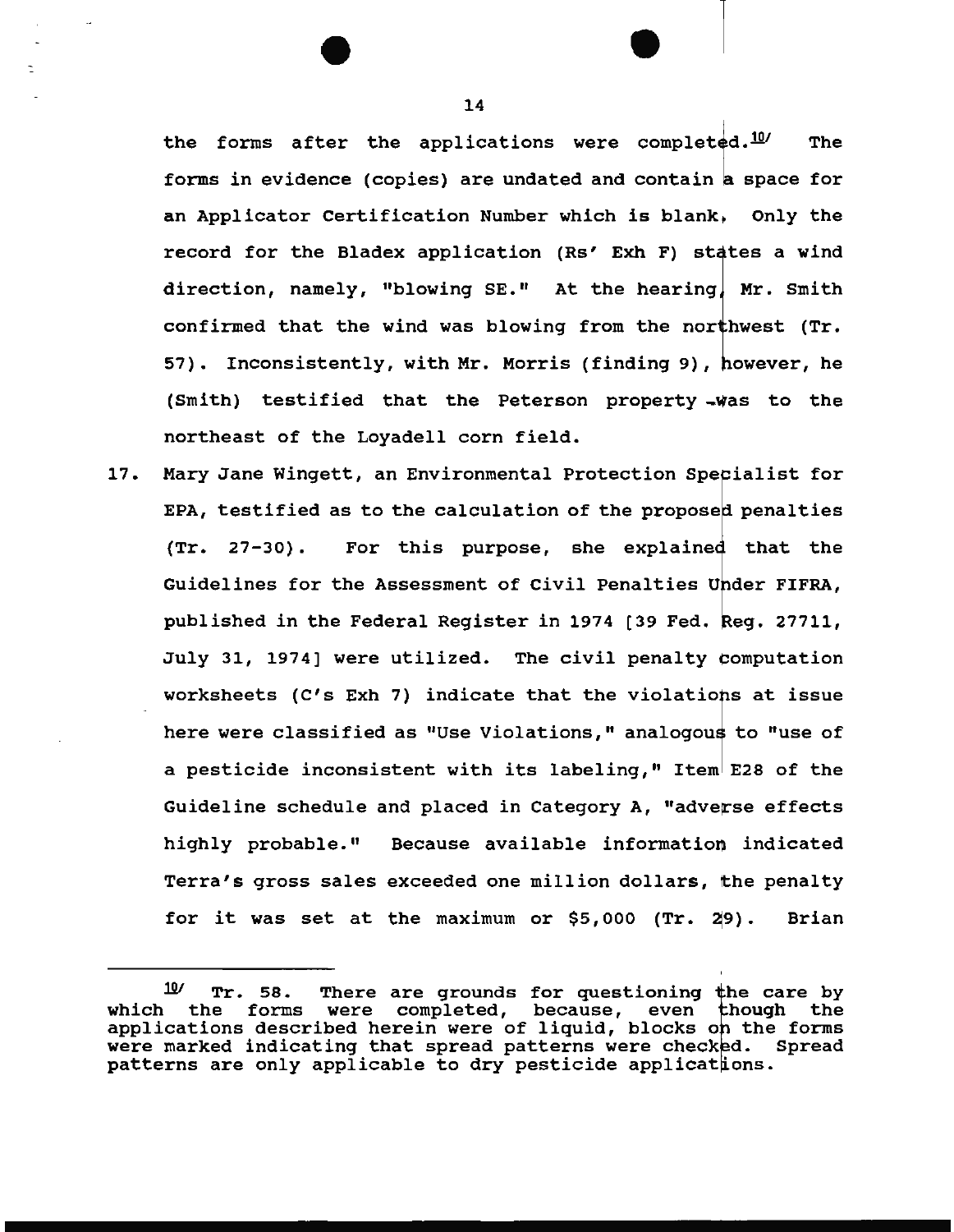Smith's sales were considered to put him in the lowest category and the proposed penalty for him was \$500. Respondents have made no effort to dispute the bases upon which the proposed penalties were calculated. They do argue, however, that any penalties assessed should be nominal (Posthearing Brief at 10, 11).

#### C 0 N C L U 8 I 0 N 8

- 1. Bladex 4L is a restricted use pesticide (RUP) which is to be applied only by, or under the direct supervision of, a certified applicator.
- 2. On May 10, 1988, Brian Smith, an employee of Terra International, Inc. (Terra), while acting in the course and scope of his employment, from Terra's Winfield, Iowa, office, applied the RUP Bladex 4L to a Loyadell Farms' dorn field, located near Mt. Pleasant, Iowa.
- 3. At the time of the application referred to in para. 2 above neither Brian Smith nor any employee of Terra's Winfield, Iowa, office were certified applicators.
- 4. The mentioned application of Bladex 4L was not made under the direct supervision of a certified applicator as  $\mathop{\mathrm{c}}\nolimits$  ontemplated by the Act and regulation and both Terra and Brian Smith are liable for civil penalties.
- 5. An appropriate penalty is the sum of \$1,000 for Terra and \$50.00 for Brian Smith.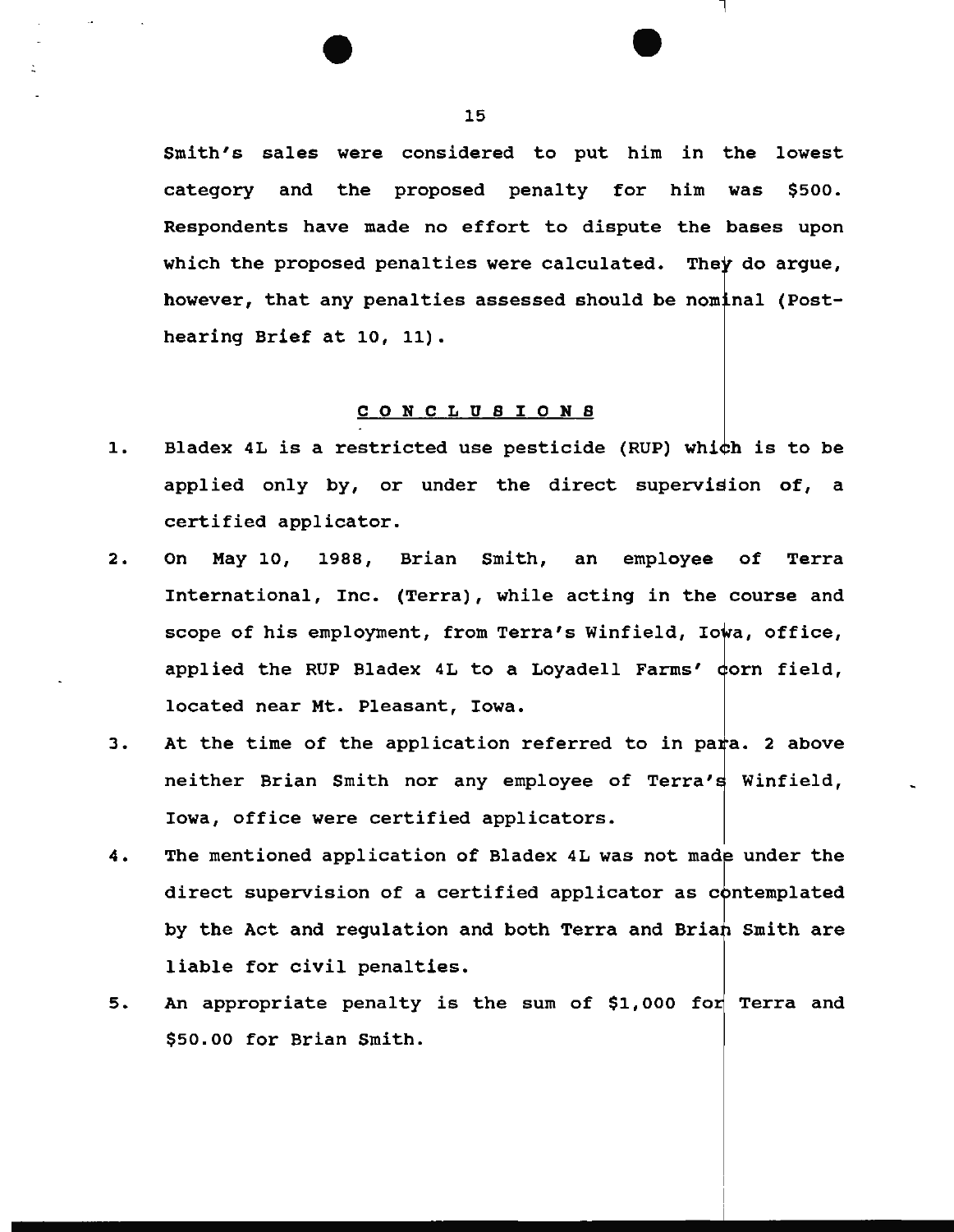#### D I 8 C U 8 8 I O N

It is undisputed that Brian Smith was not a certified applicator, in the sense that he had not been issued a certified applicator's license, at the time he applied the RUP Bladex 4L to the Loyadell Farms' corn field on May 10, 1988. Respondents contend, however, that he was acting under the "direct supervision of a certified applicator" within the meaning of the statute and regulation and thus, no violation of FIFRA has been s hearing Brief at 7).

The statutory definition of "under the direct supervision of a certified applicator" (FIFRA  $\S$  2(e)(4)) provides that a pesticide shall be considered to be applied under the direct supervision and control of a certified applicator if it is applied by a competent person acting under the instructions and control of a certified applicator, who is available if and when needed.<sup>11/</sup> The regulation (40 CFR § 171.2(28)) amplifies the statutory definition slightly by including a requirement that the certified applicator

 $\frac{11}{11}$  Section 2(e)(4) of FIFRA provides:

<sup>(4)</sup> Under the direct supervision of a certified applicator. Unless otherwise prescribed by its labeling, a pesticide shall be considered to be applied under the direct supervision of a certified applicator if it is applied by a competent person acting under the competent person acting under instructions and control of a certified applicator who is available if and when needed, even though such certified applicator is not physically present at the time and place the pesticide is applied.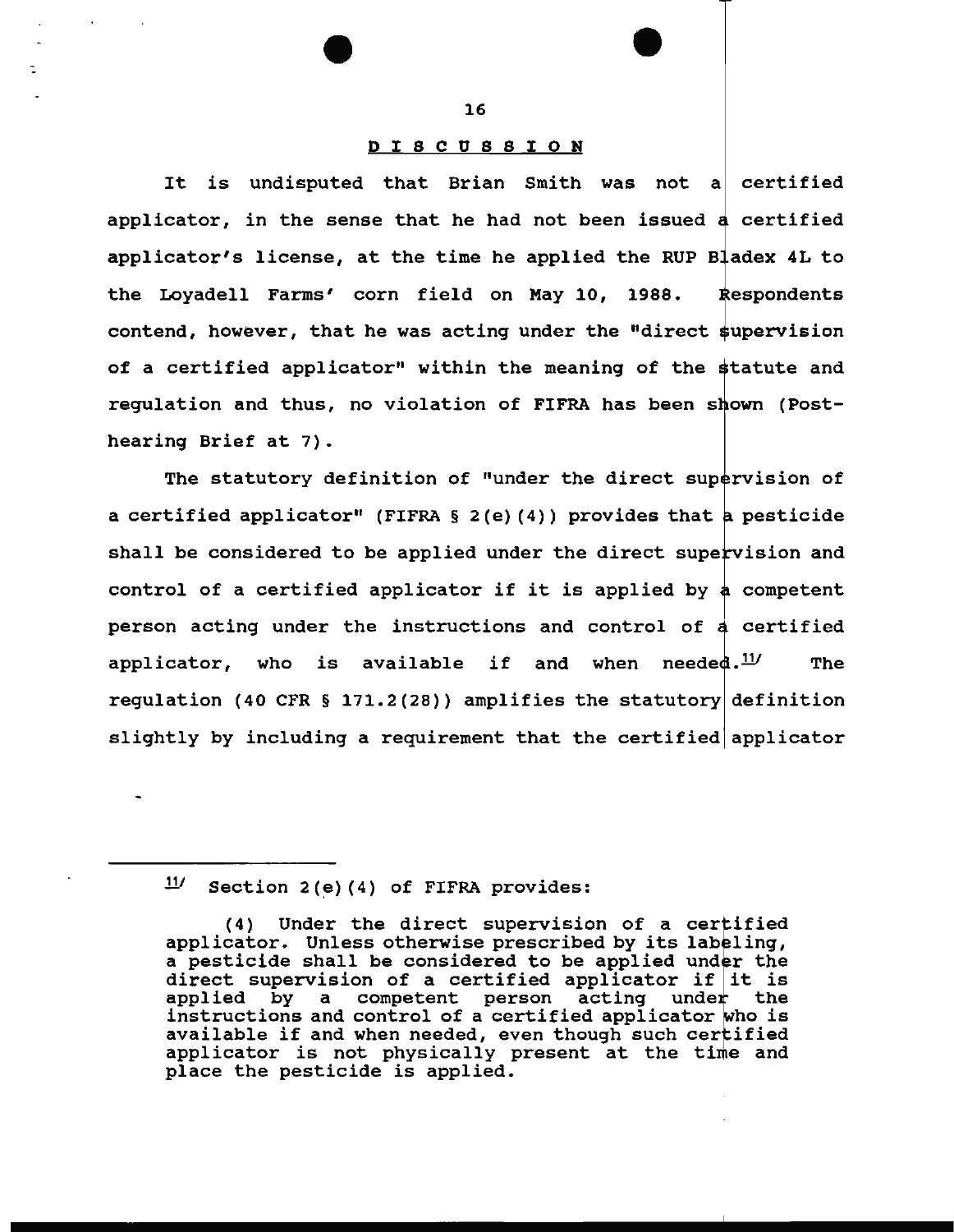be responsible for the actions of the person actually applying the  $p$ esticide. $^{12/1}$ 

Nothing on the label of Bladex 4L alters or restricts the mentioned requirements or requires the physical presence of a certified applicator when the pesticide is applied. The record shows that Brian Smith was employed out of and supervised out of Terra's Winfield office or facility. Additionally, directions to apply Bladex 4L to the Loyadell Farms' corn field and any specific instructions as to the application $^{13}$  were issued to Brian Smith by Michael Reschly, Terra's temporary location manager at Winfield,, who was also not a certified applicator at the time (findings 9, 10, and 14). The operative words of section  $2(e)(4)$ of the Act and of 40 CFR  $\S$  171.2(28) (supra notes 11 and 12) are that, in order to be applied under the direct applicator, the pesticide must be applied by a competent person under the "instruction and control" of a certified applicator. Instruction simply means "something given by way of direction or order" and

 $121$  "Under the direct supervision of" is defined (40 CFR § 171.2) as follows:

<sup>(28)</sup> The term "under the direct supervision of" means the act or process whereby the application of a means the act of process whereby the apprication of a<br>pesticide is made by a competent person acting under the instructions and control of a certified applicator who is responsible for the actions of that person and who is available if and when needed, even though such certified applicator is not physically present at the time and place the pesticide is applied.

 $13'$  There is room for doubt as to whether Brian Smith had in fact been instructed to "stay away from buildings" for the Bladex application (supra note 9).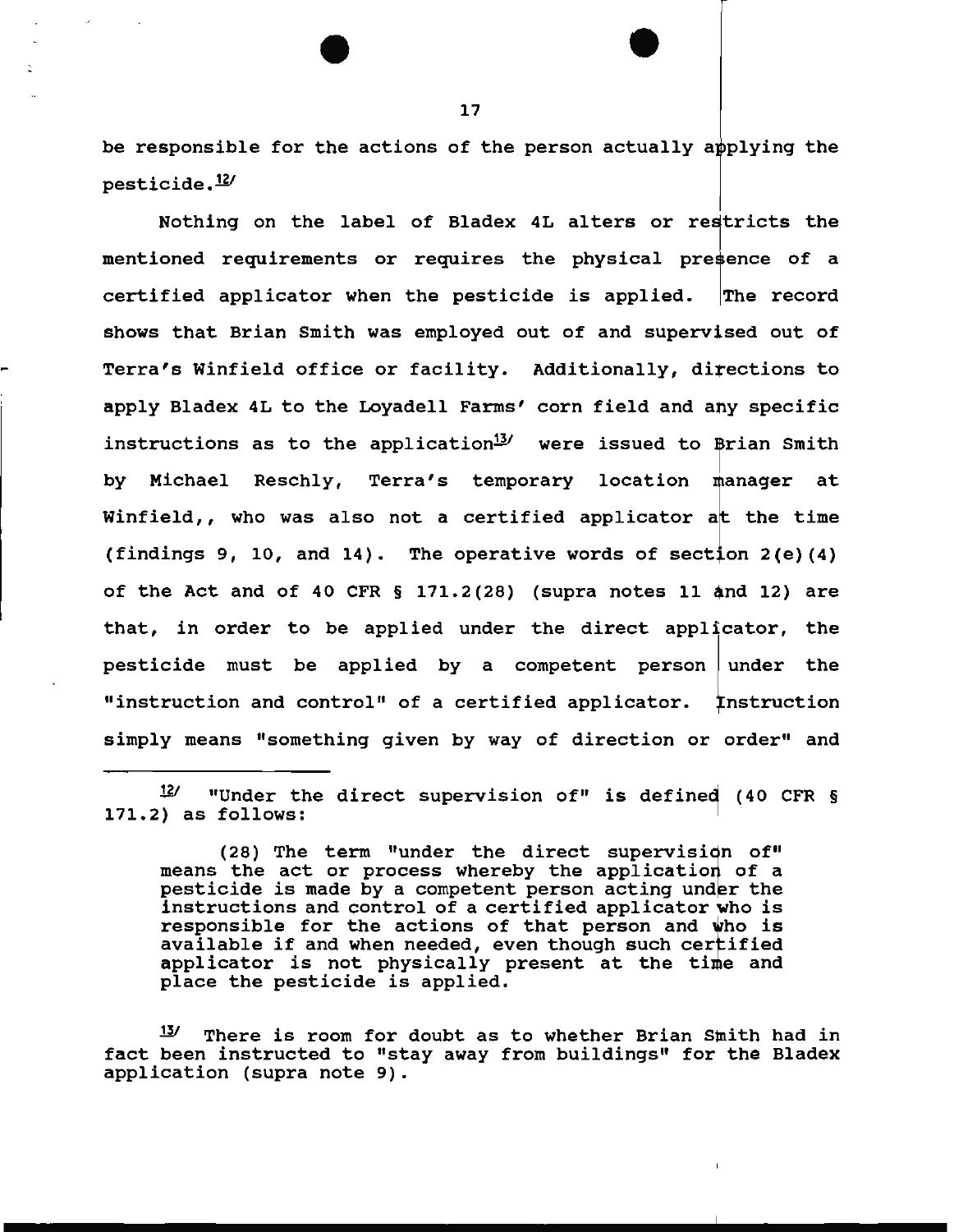control means the "power or authority to guide or manage. $\frac{14}{3}$ Prima facie then, Brian Smith was not acting under the direct supervision of a certified applicator in making the Bladex application at issue, because he was not acting under the "instructions and control" of a certified applicator.

Respondents, however, cite the "Standards for supervision of noncertified applicators by certified private and commercial applicators<sup>#</sup> 40 CFR § 171.6.<sup>15</sup>/ The cited regulation eliminates the word "control," which appears in section  $2(e)$  (4) of the Act and 40 CFR  $\S$  171.2(28), and appears to relax the requirements for "direct supervision" in that it provides that "direct supervision"

 $1/4$  Webster's Third New International Dictionary (1986).

 $15$  The cited section provides:

§ 171.6 Standards for supervision of noncertified § 171.6 Standards for supervision<br>applicators by certified private applicators. and commercial

(a) Certified applicators whose activities in a supervisory role must demonstrate a practical kno of Federal and State supervisory requirements, including labeling, regarding the application of restricted use pesticides by noncertified applicators.

The availability of the certified applicator must be directly related to the hazard of the situation. In many situations, where the certified applicator is not required to be physically present, "direct supervision" shall include verifiable instruction to the competent person, as follows: (1) Detailed guidance for applying the pesticide properly, and (2) provisions for contacting the certified applicator in the event he is needed. In other situations, and as required by the label, the actual physical presence of a certified applicator may be required when application is made by a noncertified applicator.

\* \* \* \*·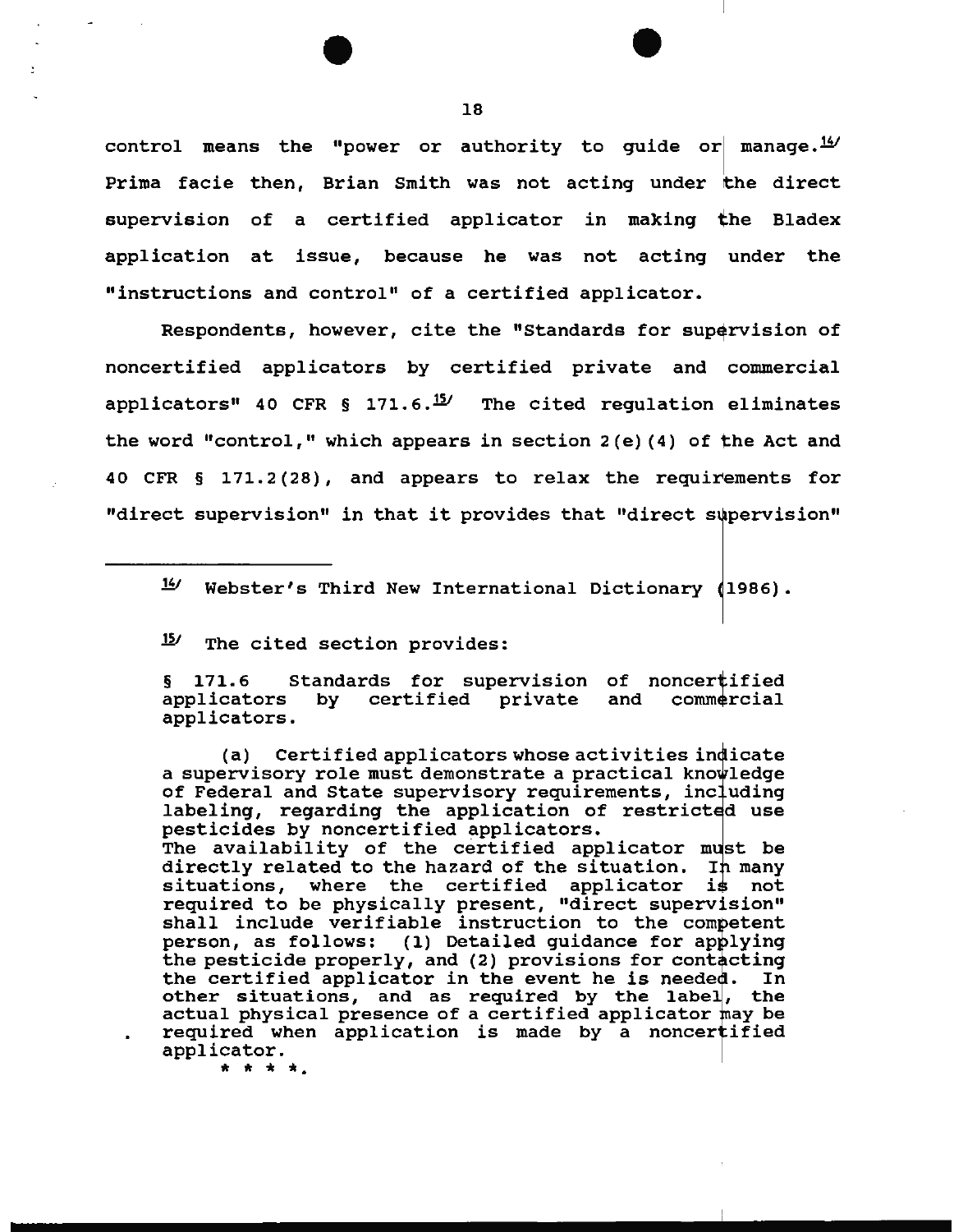shall include verifiable instruction to the competent person, as follows:  $''(1)$  (d) etailed quidance for applying the pesticide properly, and (2) provisions for contacting the certified applicator in the event he is needed.  $n\frac{16}{}$  Respondents point out that sometime after Michael Reschly was appointed temporary manager at Winfield and prior to the application at issue here, Messrs. Reschly and Smith were informed by Jerry Morris,  $a \in \mathbb{R}$  certified applicator and Terra's location manager in Muscatine at the time, that, if they needed any advice or had any problems, and he (Morris) would be available (finding 11). contend that Terra's Custom Application Record forms ( $\widehat{\mathsf{f}}$ indings 15 and 16) constitute detailed guidance as to the proper application of Bladex so as to satisfy the first requirement of section 171.6 (supra note 15) and that Mr. Morris's availability sa $\sharp$ isfies the **Respondents** second requirement of the cited section. Accordingly, they argue that the application at issue was made under the direct supervision of a certified applicator (Post-hearing Brief at 9, 10).

It is concluded, however, that section 171.6 was not intended to alter or relax the statutory and regulatory definition of "under

<sup>16/</sup> Complainant argues that Brian Smith was not acting under the supervision of a certified applicator, because he had to contact Jerry Morris through Michael Reschly and because of Morris' distance from the application site (Post-hearing Brief at  $6, 7$ ). The operative words of the statute and regulation are that the application be made under the "instructions and control" of a certified applicator who is available "if and when needed." And, if guidance that the pesticide be properly applied came from a certified applicator, neither the fact subsequent contact with Morris was through Reschly nor Morris' distance from the site would be controlling.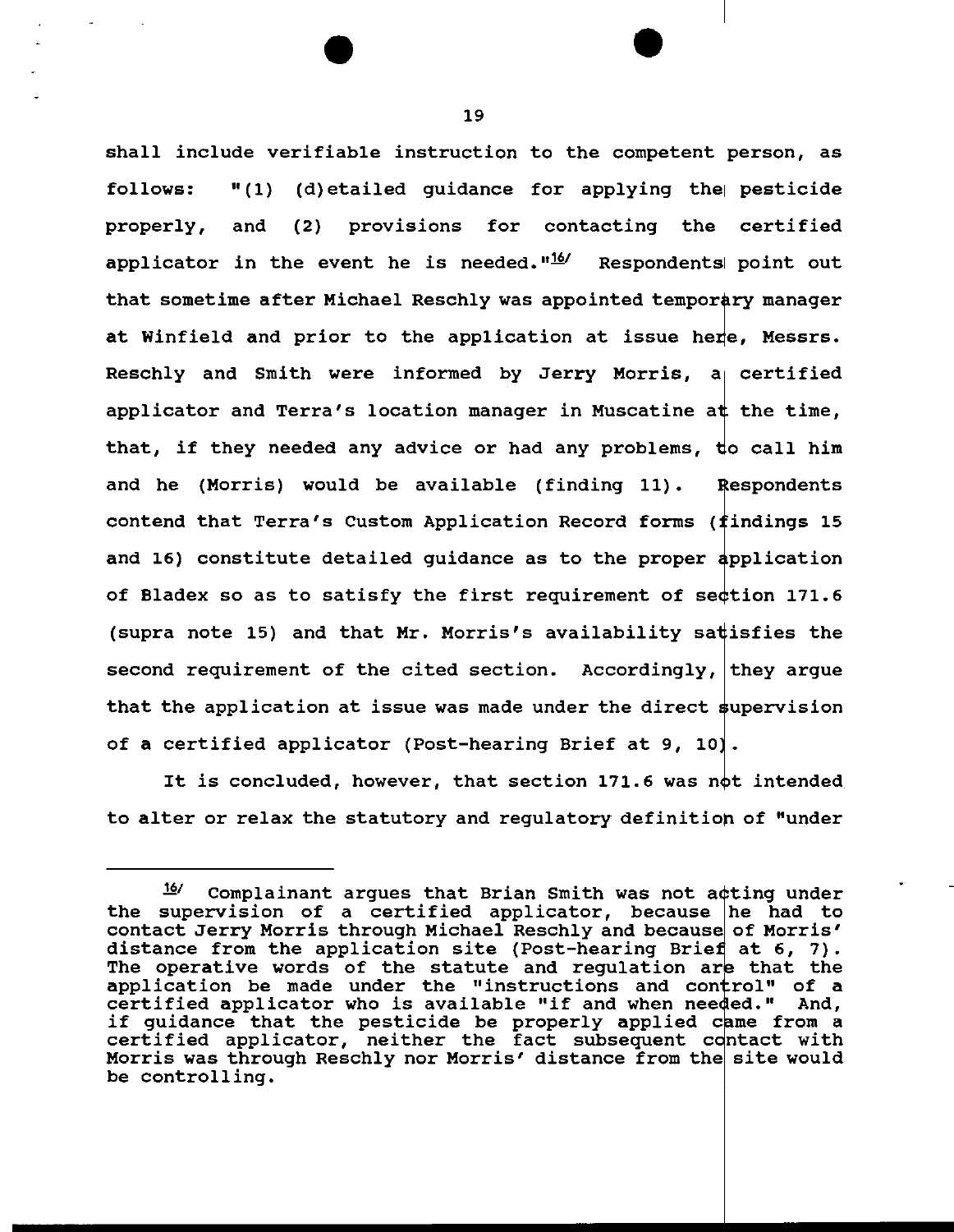the direct supervision of a certified applicator" (supra notes 11 and 12). This is because section 171.6 provides that "direct supervision shall include verifiable instruction. . ." (emphasis added), which indicates that requirements (1) and (2) following are not exclusive. Therefore, a RUP is not applied under the direct supervision and control of a certified applicator, unless it is applied under the "instructions and control of a certified applicator" (FIFRA § 2(e)(4); 40 CFR § 171.2(28)). In this regard, the evidence shows that, while Brian Smith was aware that Jerry Morris was available through Michael Reschly, if needed, he (Smith) regarded himself as a certified applicator and there is no indication he considered the application at issue was being made under Morris' instructions and control. Moreover, the advice given to Smith and Reschly by Morris was general and unrelated to any specific pesticide application and there is no evidence he was aware, prior to the application at issue, that the application was to be made. Under these circumstances, it is concluded that Respondents haven't established their contention the Bladex application in question was made under the instructions and control of a certified applicator within the meaning of FIFRA  $\S$  2(e)(4) and 40 CFR § 171.2(28). $^{17\prime}$ 

 $11$  Although Complainant has the burden of establishing all elements of the violations alleged, once Complainant has the violations alleged, once Complainant has established prima facie that the application was not made under the direct supervision of a certified applicator, the burden of<br>producing evidence to the contrary is on Respondents. See Rule producing evidence to the contrary is on Respondents. 22.24 of the Consolidated Rules of Practice (40 CFR Part 22).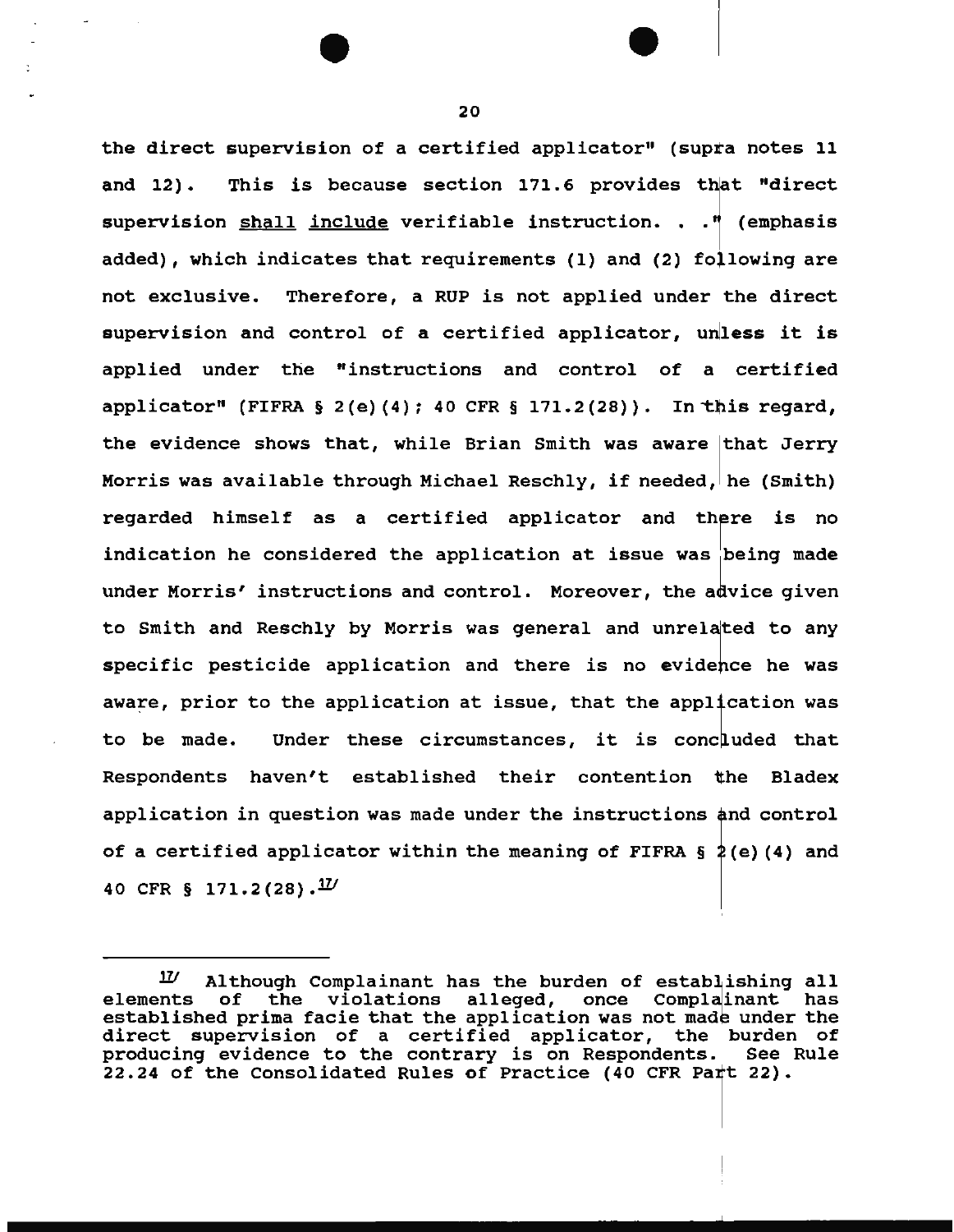Notwithstanding the foregoing, Respondents' contention that the custom Application Record forms constitute detail for the pesticide to be properly applied within the meaning of section 171.6 will be briefly addressed in case the issue is reached on appeal. The mentioned forms are used by Terra to record the application of RUPs as well as other pesticides and other than a space for the EPA Registration Number in the case of RUPs, which in this instance was left blank, and a space for the Applicator's Certification Number, which was also left blank (Rs' Exh F), there is nothing on the form to distinguish a RUP application from any other pesticide application. Careful attention to items on the Custom Application Record, which include verification that the amounts of chemical for each sprayer load are correct, that the applicator (employee) has read and understands the label and that the possibility of drift has been eliminated, would, of course, help to assure that the pesticide was properly applied.

The distinguishing feature of a RUP, however, is the increased hazard resulting from its handling and use and some attention to safety requirements such as the wearing of protective clothing during mixing and loading and wearing long trousers and longsleeved shirts during application (supra note 8) may appropriately be considered part of instructions for the pesticide to be properly applied. Respondents contend that Brian Smith's competence and qualifications are factors to be considered in determining whether the application was made under the direct supervision of a certified applicator (Reply Brief at  $3, 4$ ). Because it is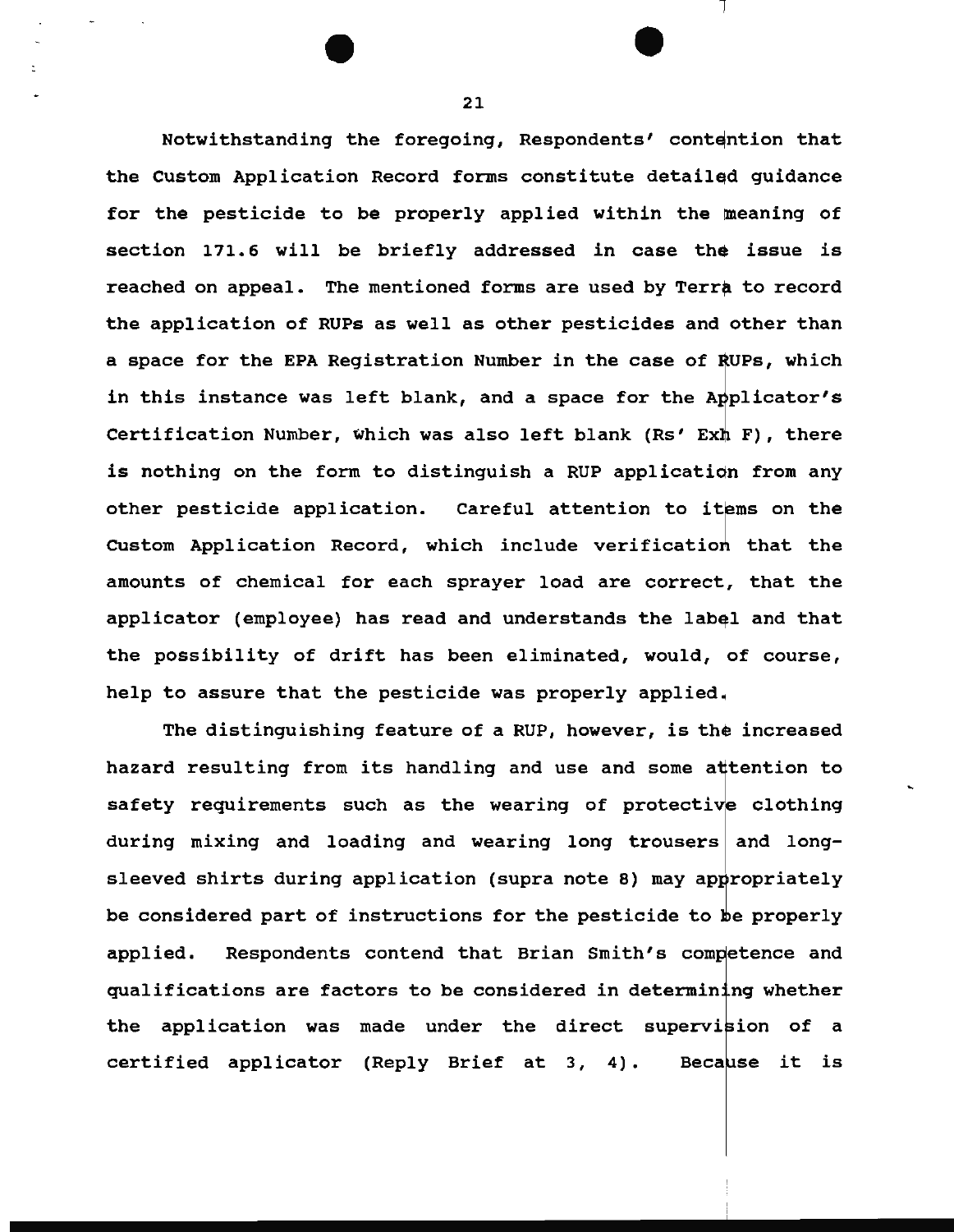reasonable that the detail of the guidance required to apply the pesticide properly may vary depending on the ompetence, qualifications and experience of the applicator and beqause there is no question of Brian Smith's competence, qualifications and experience, it is concluded that under appropriate circumstances the Custom Application Record forms may constitute detailed guidance for properly applying the pesticide within the meaning of section  $171.6$ . The appropriate circumstance, absent here, is it must be shown that the guidance came from a certified applicator.

## PENALTY

Having determined that Respondents violated the Act as alleged in the complaint, it is necessary to determine an ppropriate penalty. FIFRA § 14(a)(4) (7 U.S.C. § 1361(a)(4)) provides that in determining the amount of the penalty, the Administrator shall consider the appropriateness of such penalty to business of the person charged, the effect on the person's ability to continue in business and the gravity of the violation.  $18/2$  The record reflects that the proposed penalties were computed based on

 $18'$  Section 14(a) (4) of the Act provides:

<sup>(4)</sup> Determination of penalty--In determining the amount of the penalty, the Administrator shall consider the appropriateness of such penalty to the size of the business of the person charged, the effect on the person's ability to continue in business, and the gravity of the violation. Whenever the Administrator finds that the violation occurred despite the exercise of due care or did not cause significant harm to health or the environment, the Administrator may issue a warning in lieu of assessing a penalty.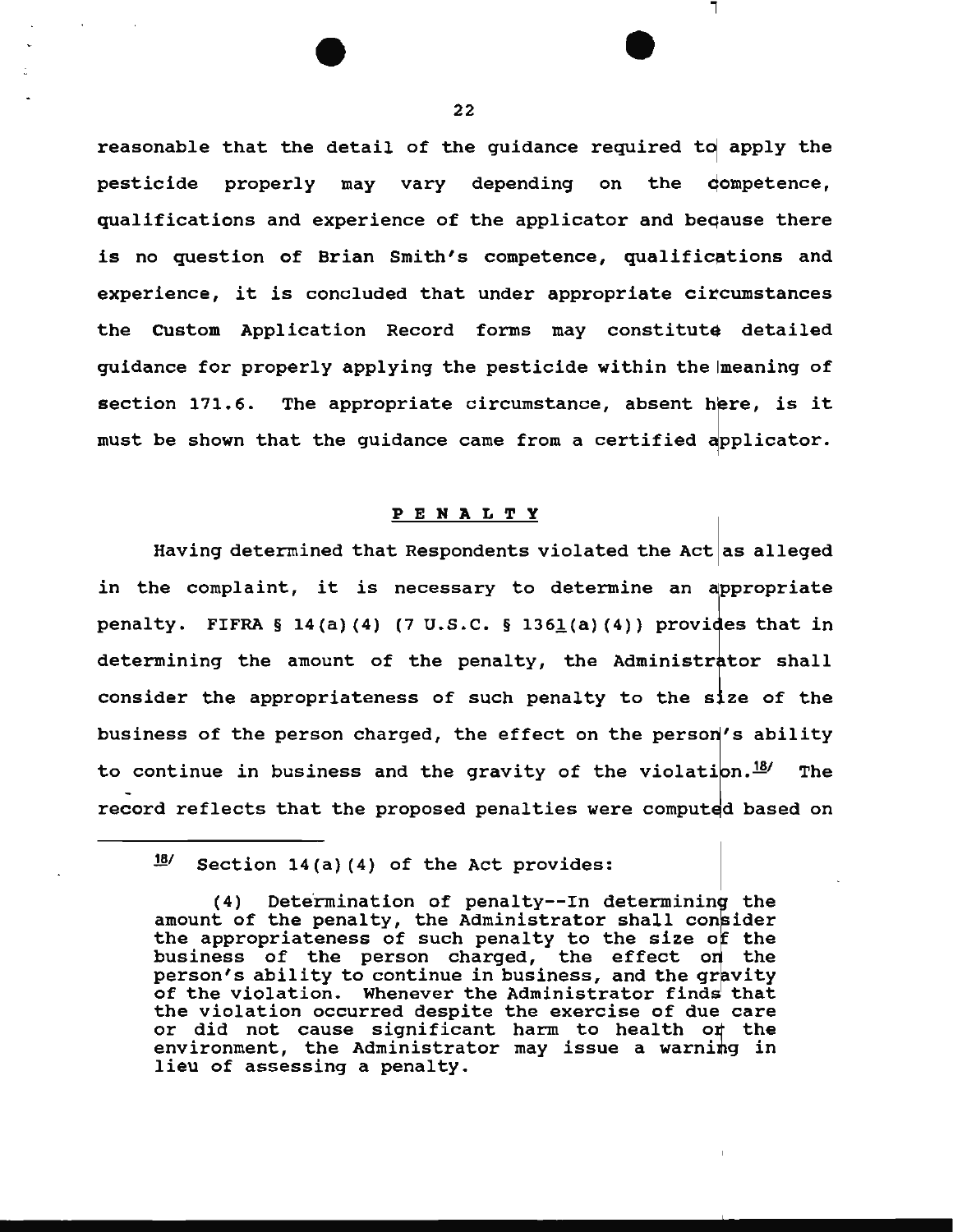the 1974 FIFRA Civil Penalty Guidelines and analogized to use of a pesticide inconsistent with its labeling, Item E28 of the schedule, where "adverse effects were highly probable" (finding  $17$ ). Because Terra's sales were considered to be in excess of one million dollars, the penalty for it was set at  $$5,000$ , the maximum for a single valuation. The penalty for Brian Smith was set at \$500, the minimum provided by the Penalty Guideline for use of a pesticide inconsistent with its labeling where "adverse effects [are] highly probable."

Under Rule  $22.27(b)$  of the Rules of Practice, 40 CFR Part 22, I am required to consider, but not necessarily to follow, any penalty guidelines issued under the Act. There being no issue as to the appropriateness of the penalty to the size of Terra's business or to the effect of the penalty on Terra's ability to continue in business, the matter turns on the "gravity of the violation."

"Gravity of the violation" is usually considered from two aspects: gravity of the harm and gravity of the misconduct. See High Plains Cooperative Inc., Docket No. I. F. & R.-VIII-198C (Initial Decision, June 29, 1987). Although not explained by Ms. Jane Wingett, Complainant's penalty witness at the hearing, the conclusion that "adverse effects were highly probable" apparently stems from the view that all use violations involving RUPs should be so categorized, because RUPs by definition involve pesticides which may cause unreasonable adverse effects on the environment.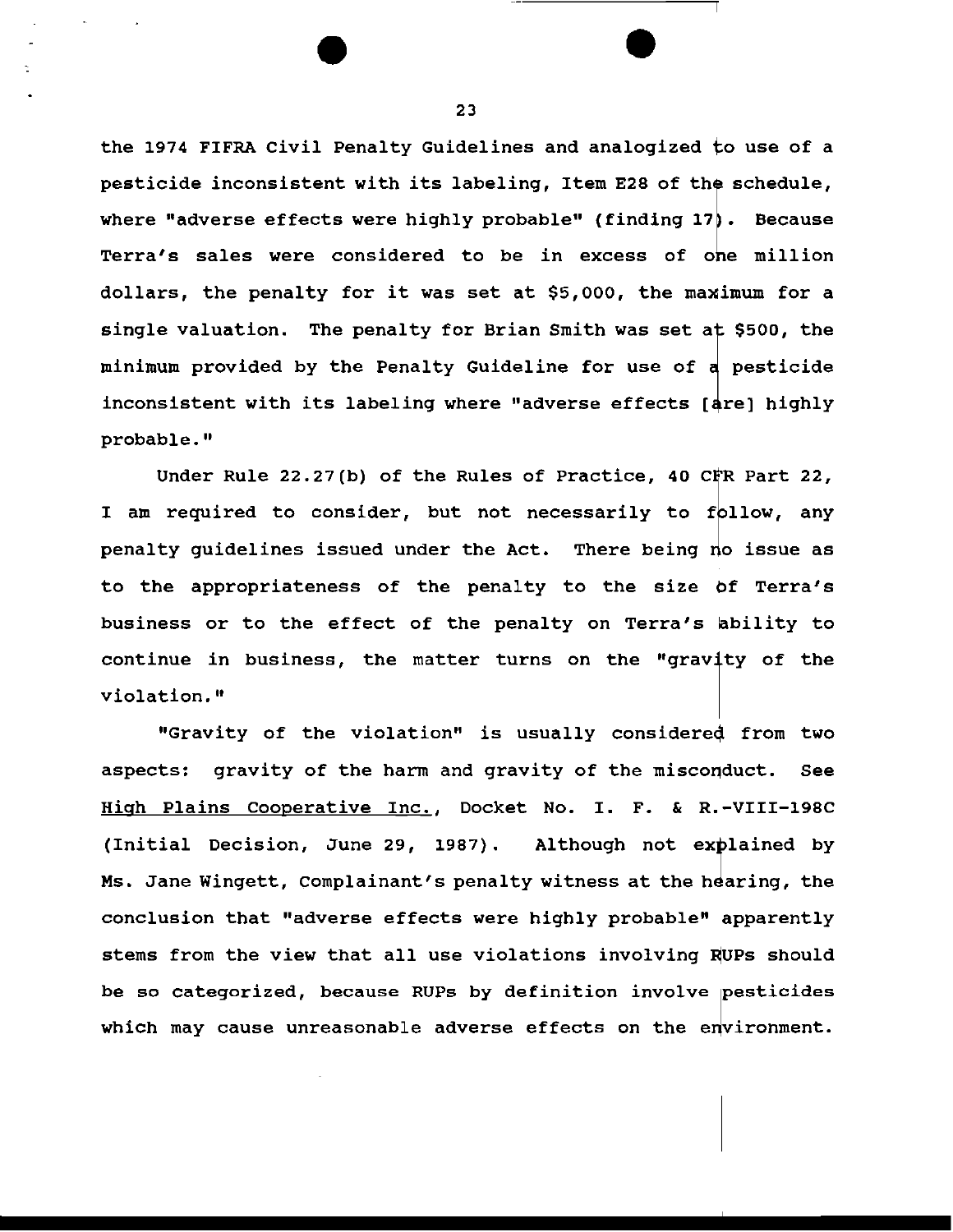Because this view is at odds with the facts herein, I decline to follow the Penalty Guideline.

This case is quite similar to <u>High Plains Cooperative, Inc.</u>, supra. In that case, a RUP was applied in Wyoming by a noncertified applicator under the supervision of a Mr. Alan Curtis, who was certified in Nebraska, but whose Wyoming license or certification had expired. Mr. Curtis was fully qualified to be a certified applicator in Wyoming, but was unaware that his certification had expired. Upon being informed of that fact, he immediately reapplied and was issued a certified applicator's license by the State of Wyoming. Under the circumstances, the gravity of the harm and the gravity of the misconduct were determined to be slight and the \$5,000 penalty proposed by Complainant was reduced to \$500. Upon Complainant's decision was affirmed by the Chief Judicial Officer, High Plains Cooperative, Inc., FIFRA Appeal No. 87-4 (Final Decision, July 3, 1990).

Likewise, Brian Smith was fully qualified to be a certified applicator in the State of Iowa and indeed, considered himself to be a certified applicator, but he had not been issued a license solely because the applicable fee had not been paid. The failure to pay the license fee was apparently due to a mix-up in communications, between Terra's head (Sioux City) office and its Winfield office out of which Mr. Smith was employed (find<mark>ings 7 and</mark> 12). While High Plains is distinguishable upon the ground that in the instant case there was a complaint of drift, and apparently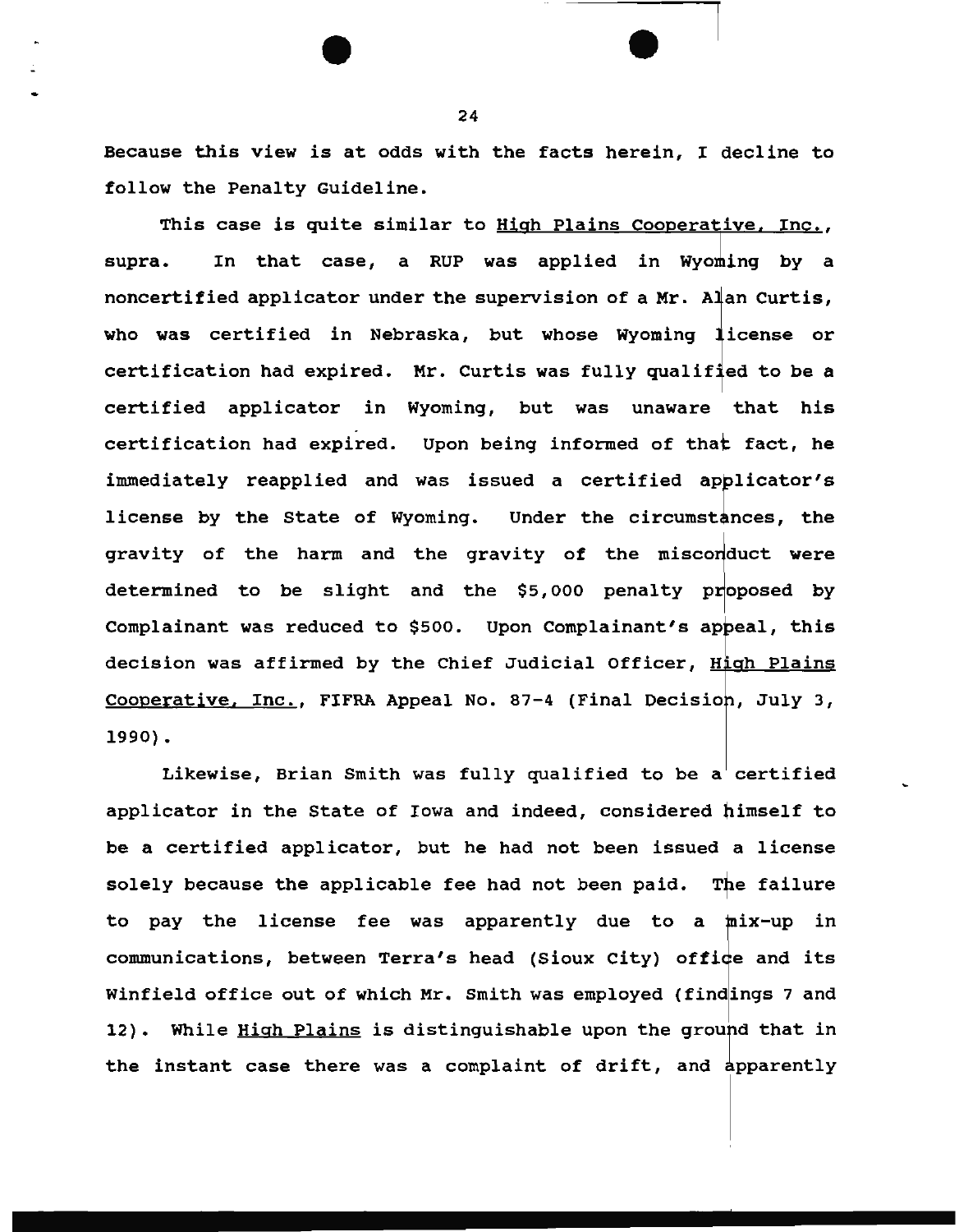some minimal drift, onto adjacent property owned by Daniel Peterson, it defies reason to suggest that this drift would or could have been avoided had the formality of issuing a certified applicator's license to Brian Smith been accomplished. | Moreover, although it has been concluded that the Bladex at issue was not applied under the instructions and control of a certified applicator within the meaning of section  $2(e)$  (4) of the Act and 40 CFR  $\S$  171.2(28), Mr. Smith was aware of the availability, if needed, of Jerry Morris, a certified applicator, and Mr. Morris was, in fact, available, albeit at some distance. It is, therefore, concluded that the gravity of the harm or potential harm from the violation at issue here is slight.

This brings us to the gravity of the misconduct. The record, at a minimum, shows an inattention to detail on the part of Terra's Winfield office. Michael Reschly, temporary location manager at Winfield, apparently believed that the matter of actually obtaining the certifications or licenses from the State, including his own, was being handled by Terra's Sioux City office. Because a simple inquiry seemingly would have revealed the status of Brian Smith's certification application and such an inquiry should have been made prior to applying or directing the application of RUP\$, Terra's. culpability or oversight is greater than the respondent's in **High** Plains Cooperative, supra, where the stipulated facts were that Mr. Curtis was unaware his Wyoming certification had expired. As in High Plains Cooperative, a mitigating factor is that action to correct the omission was promptly taken after the fact Brian Smith

25

•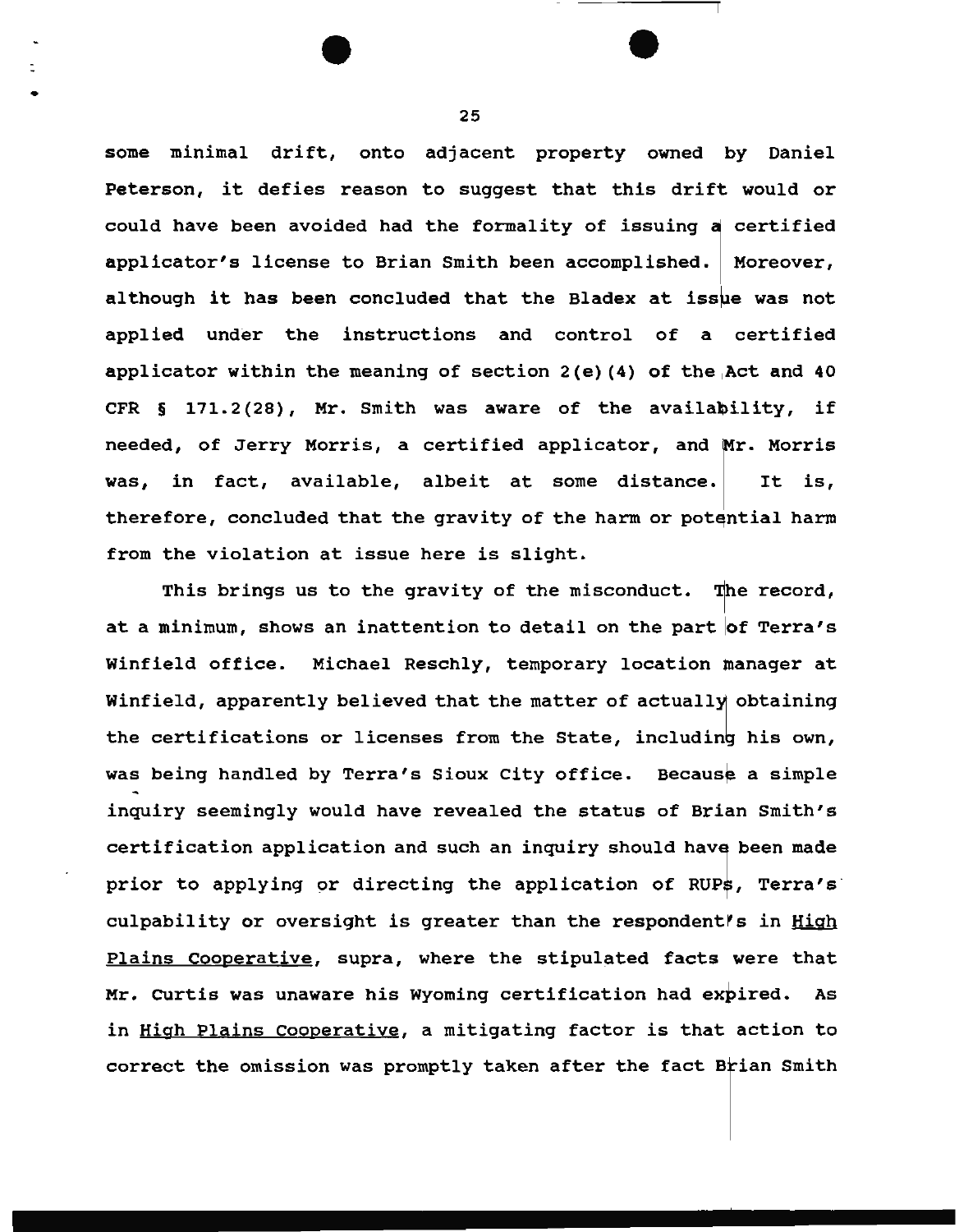was not a certified applicator was called to Terra's attention. Under all the circumstances, a penalty of \$1,000 is considered appropriate and will be assessed against Terra.

Turning to Brian Smith, section 14(b) (4) of the Act provides that in construing and enforcing the provisions of the FIFRA, the act, omission or failure of any officer, agent or other person acting for or employed by any person shall in every case be deemed to be the act, omission or failure of such person as well as of the person employed.  $\mathcal{P}'$  Although the cited paragraph is under section 14(b) entitled "Criminal penalties," it is certainly indicative of the rule to be applied in assessing civil penalties.

The record reflects that Mr. Smith was fully qualified to be a certified applicator, and indeed, considered himself to be such. As in the case of Terra, the apparent slight drift onto Mr. Peterson's property cannot be related to smith's Tailure to have a certified applicator's card or license. The record unsurprisingly indicates that after he had passed the test to T<br>1. become a certified applicator, the paperwork of applying for the applicator's card or license and payment of the required fee was left to his employer. The gravity of his misconduct is thus

I

- 26<br>- 26<br>- 26

 $~^{19}$  Section 14(b)(4) of the Act provides:

<sup>(4)</sup> Acts of officers, agents, etc.--When construing and enforcing the provisions of this subchapter, the act, omission, or failure of any officer, agent, or other person acting for or employed by any person shall in every case be also deemed to be the act, omission, or failure of such person as well as that of the person employed.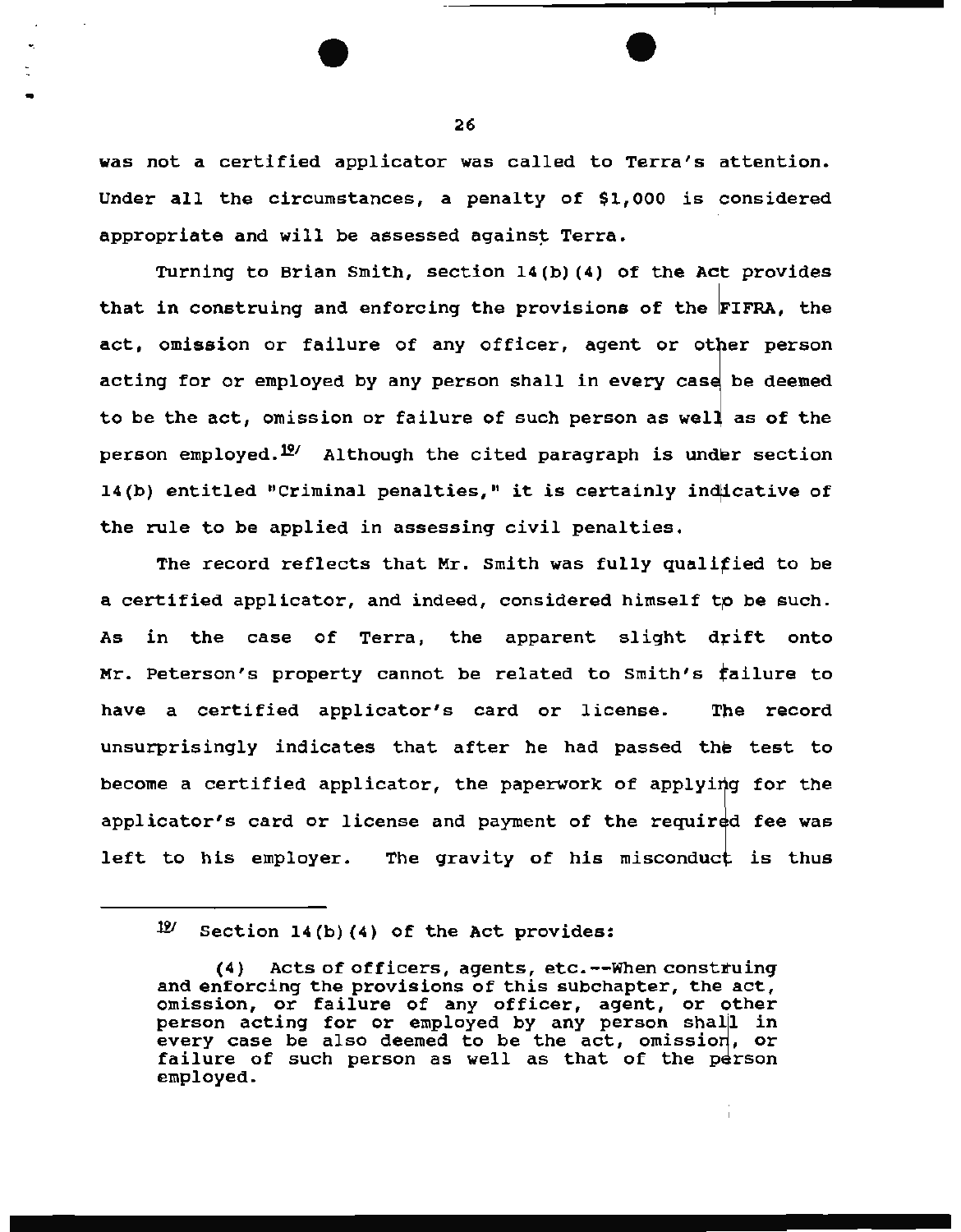considered to be slight. There is no evidence of Mr. Smith's income or ability to pay. Under the circumstances, a penalty of \$50 is considered to be appropriate against Brian Smith.

### 0 R DE R

It having been determined that Terra International, Inc. and Brian Smith have violated section  $12(a)$  (2) (F) of FIFRA as charged in the complaints, a penalty of \$1,000 is assessed against Terra International, Inc. and a penalty of \$50.00 is assessed against Brian Smith in accordance with section  $14(a)$  (4) of FIFRA (7 U.S.C. § 136 $I_{\text{A}}$ (a) (4)). Payment of the mentioned penalties shall be made by sending cashier's or certified checks payable to the Treasurer of the United States totaling \$1,050.00 to the following address within 60 days after receipt of this order: $20/$ 

> Regional Hearing Clerk U.S. EPA, Region VII P.O. Box 360748M Pittsburgh, PA 15251

Dated this day of September 1992. Waxen Spenger T. Nissen

Administrative Law Judge

 $\overline{\phantom{a}}$  27

.,

<sup>&</sup>lt;u>20</u>/ Unless appealed to the Environmental Appeals<sub>,</sub> Board in accordance with Rule 22.30 of the Rules of Practice (40 CFR Part 22) or unless the Board elects sua sponte to review the same as therein provided, this initial decision will become the final decision of the Environmental Appeals Board in accordance with Rule 22.27(c). See 57 Fed. Reg. 5320 (February 13, 1992).